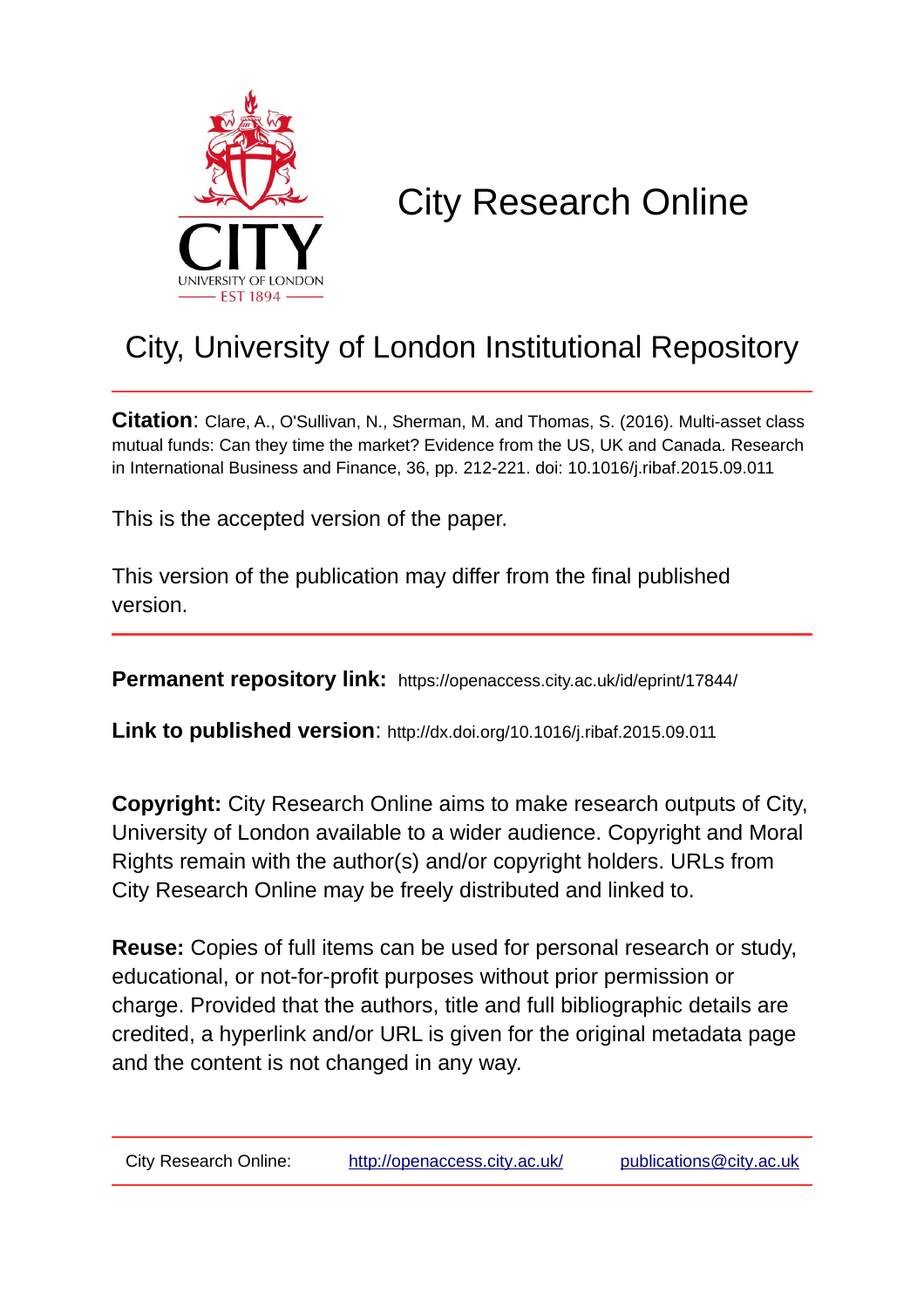# **Multi-asset class mutual funds: Can they time the market? Evidence from the US, UK and Canada**

Andrew Clare<sup>a,[\\*](#page-1-0)</sup>, Niall O'Sullivan<sup>b</sup>, Meadhbh Sherman<sup>b</sup> and Stephen Thomas<sup>a</sup>

*a The Centre for Asset Management Research, The Sir John Cass Business School, City University, London, UK. <sup>b</sup> Department of Economics, University College Cork, Cork, Ireland.*

April 2015

**\_\_\_\_\_\_\_\_\_\_\_\_\_\_\_\_\_\_\_\_\_\_\_\_\_\_\_\_\_\_\_\_\_\_\_\_\_\_\_\_\_\_\_\_\_\_\_\_\_\_\_\_\_\_\_\_\_\_\_\_\_\_\_\_\_\_\_\_\_\_\_\_\_\_\_**

# **Abstract**

-

The importance of asset allocation decisions in wealth management is well established. However, given its importance it is perhaps surprising that so little attention has been paid to the question of whether professional fund managers are skillful at timing market movement across asset classes over time. The timing literature has tended to concentrate on the timing skill of single asset class funds. Using data on US, UK and Canadian multi-asset class funds, we apply two alternative methodologies to identify the asset class timing abilities of managers. Overall, whether we apply a returns-based method or a holdings-based testing approach, we find evidence of only a tiny minority of funds with asset class timing ability.

\_\_\_\_\_\_\_\_\_\_\_\_\_\_\_\_\_\_\_\_\_\_\_\_\_\_\_\_\_\_\_\_\_\_\_\_\_\_\_\_\_\_\_\_\_\_\_\_\_\_\_\_\_\_\_\_\_\_\_\_\_\_\_\_

*JEL classification:* G0; G11; G15 *Keywords:* Market timing; asset allocation; multi-asset funds

<span id="page-1-0"></span><sup>\*</sup> Corresponding author: Tel.: +44 207 040 5169. *E-mail addresses:* [a.clare@city.ac.uk](mailto:a.clare@city.ac.uk)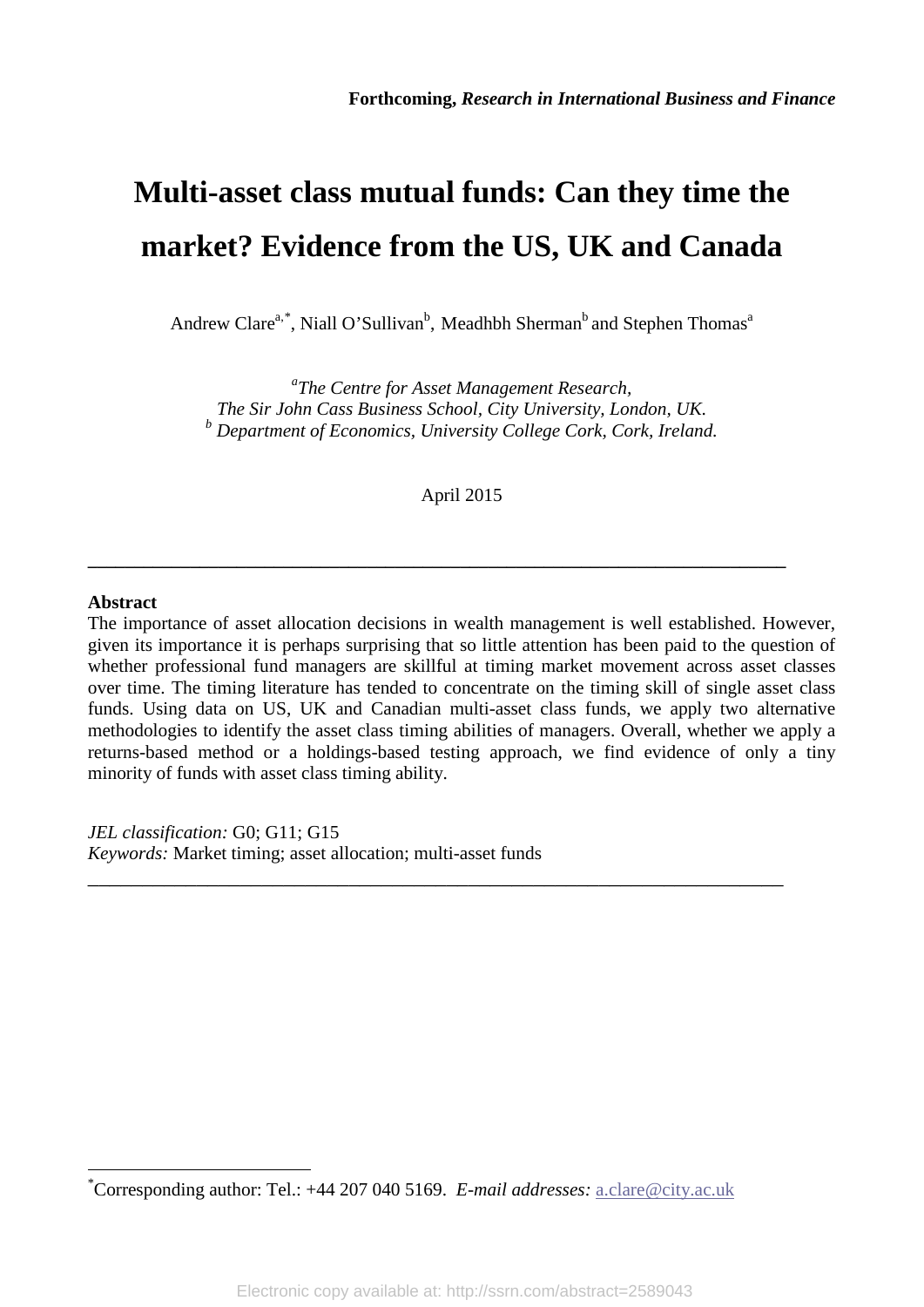# **1. Introduction**

In this paper we examine the asset class timing ability of a large sample of multi-asset class funds in the US, UK and Canada over the period 2000 to 2012. The interest in such funds continues to grow as investors embrace diversification following two particularly bad experiences with equityconcentrated portfolios since 2000 including the technology stock crash around 2001 and latterly the financial crisis from 2008. Furthermore, as more investors must now take responsibility for their own pension savings in the form of defined contribution savings vehicles, multi-asset class funds are seen as an important ingredient in any practical solution. Individual investors could themselves combine a range of single asset class mutual funds that together comprise a multi-asset class holding. However, it is reasonable to assume that in choosing a multi-asset class mutual fund investors want not just the low cost efficient diversification benefits but also the asset allocation skills of the fund manager. That is, the multi-asset class fund investor is also paying for the manager's ability to time asset class return movements. An important question therefore, largely unanswered, is whether the managers of such funds possess skill in timing the relative movements of asset classes.

Of course the skills of the multi-asset class fund manager will comprise both the selection of strategic long term asset class weights as well as tactical asset class timing and security selection abilities. In the case of most funds it is impossible to know these strategic weights without detailed interrogation of the trustees and their advisers (though see Andonov et al (2012)). The tactical asset allocation contribution is defined as the difference between the strategic weights and realized allocation weights with the asset class timing component being the over or under-weighting of asset classes relative to the long run strategic target weights. Ibbotson and Kaplan (2000) and Andonov et al (2012) is unusual in having access to strategic policy weights for a sample of pension funds. They find a roughly equal contribution to returns of 25bp pa from each of policy weights, asset class timing and security selection. Also Blake et al (1999) and find that while UK pension funds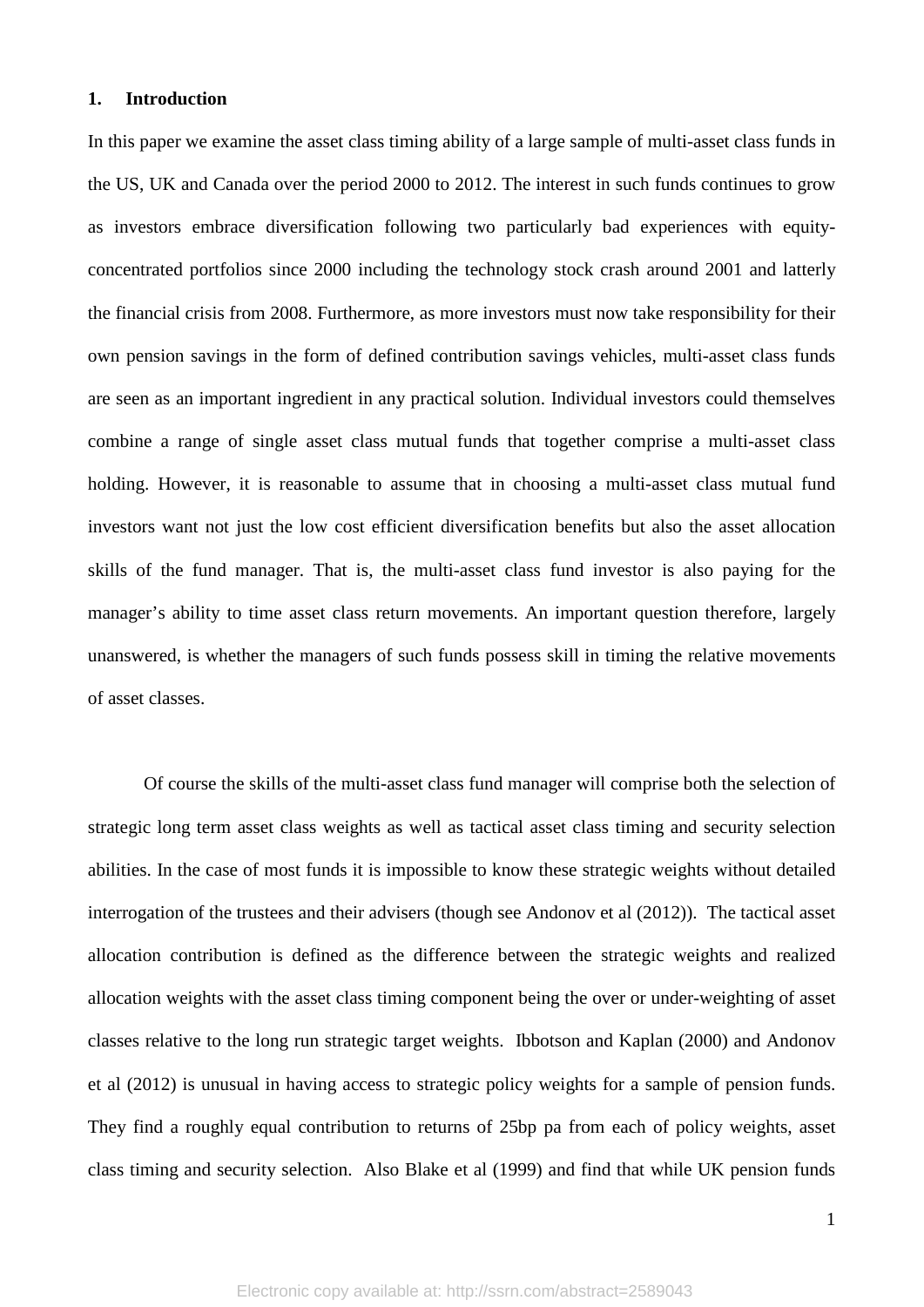did not show superior timing ability across asset classes, specialist managers do possess superior security selection skills. However, multi-asset class mutual funds provide a new context to explore market timing skills since their managers are focused on tactical adjustments to maximize their performance, top their league tables, and attract new capital conditional on asset allocations complying with their generic grouping, such as "Conservative", "Aggressive", etc. We present results for a large sample of funds with a variety of asset allocation categories and provide fresh insight into tactical asset class timing skills.

A much-investigated question in finance literature is the return performance attribution of strategic and tactical allocation and security selection. A number of researchers have emphasised the contribution of strategic asset allocation decision: Brinson et al (1986) and Brinson et al (1991) both suggest that asset allocation policy explains more than 90 percent of overall performance while more recent research suggests that strategic asset allocation accounts for only up to 50% of fund performance, the rest being attributable to tactical adjustments and security selection, Ibbotson (2010), Xiong et al (2010).

In a further detailed examination of performance attribution, Daniel et al. (1997) examine 'Characteristic Timing' (timing ability of different investment styles which determines whether funds can time portfolio weightings on characteristics such as size, book-to-market ratio and momentum) and 'Characteristic Selectivity' (whether funds can select stocks which outperform the average stock having the same characteristics). The authors find that while performance is significant, it is no greater than the difference between passive and active fund expenses. This is a vast literature. Our paper focuses on the tactical asset allocation skills of multi-asset class funds, specifically on monthly asset class timing and contributes to the mutual fund timing literature in particular.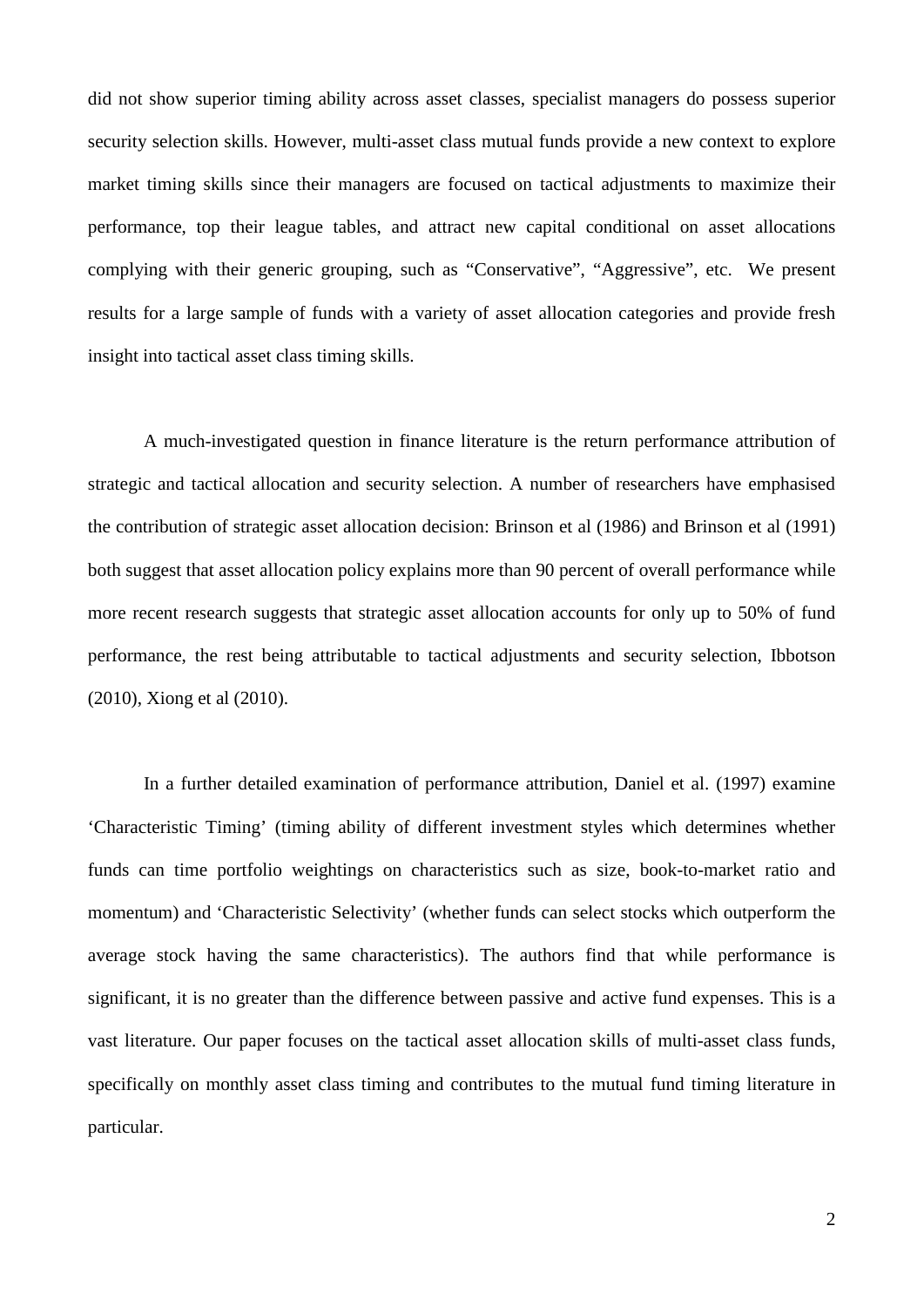To determine the extent of asset class timing skills amongst managers of multi-asset class funds we employ two methodologies. The first is based upon an extension of the conditional beta approach of Ferson and Schadt (1996) which simply requires fund returns as an input. We can think of this as the multivariate extension of the early single-asset market timing measures of Henriksson and Merton (1981) and Treynor and Mazuy (1966), which are based on non-linear regressions of realized fund returns against contemporaneous market returns, and which are generally referred to as 'returns-based' measures. A key difference in our paper is that since our focus is on multi-asset class funds, we are seeking evidence of timing ability in more than one asset class: hence we specify the fund beta as being conditional upon anticipated next period returns in multiple asset classes - equity, bond and cash. We test whether the managers of multi-asset funds can successfully 'time' their exposures to these markets over time.

A number of econometric issues arise around the returns-based timing literature. Jiang, Yao and Yu (2007) find that returns-based measures suffer from an artificial timing bias and a lack of statistical power. Artificial timing biases may occur because of a passive timing effect, examples include the non-linear relation between the fund and market returns arising from options holdings in a fund. Returns-based measures also suffer from low statistical power due to the low frequency of data generally available on fund returns. The authors argue instead in favour of a more robust 'holdings-based' method to evaluate timing ability. Since holdings-based measures are based on individual assets, data is available at a much higher frequency. Jiang et al argue that beta can be more accurately estimated from higher frequency data and find evidence of greater market timing ability compared to traditional returns-based techniques. Goetzmann, Ingersoll and Ivkovich (2000) highlight further methodological issues showing that returns-based measures are biased downwards due to a dynamic trading effect when funds trade between the observation dates of fund returns. This would occur if a fund engages in daily or weekly market timing but returns are measured using monthly data.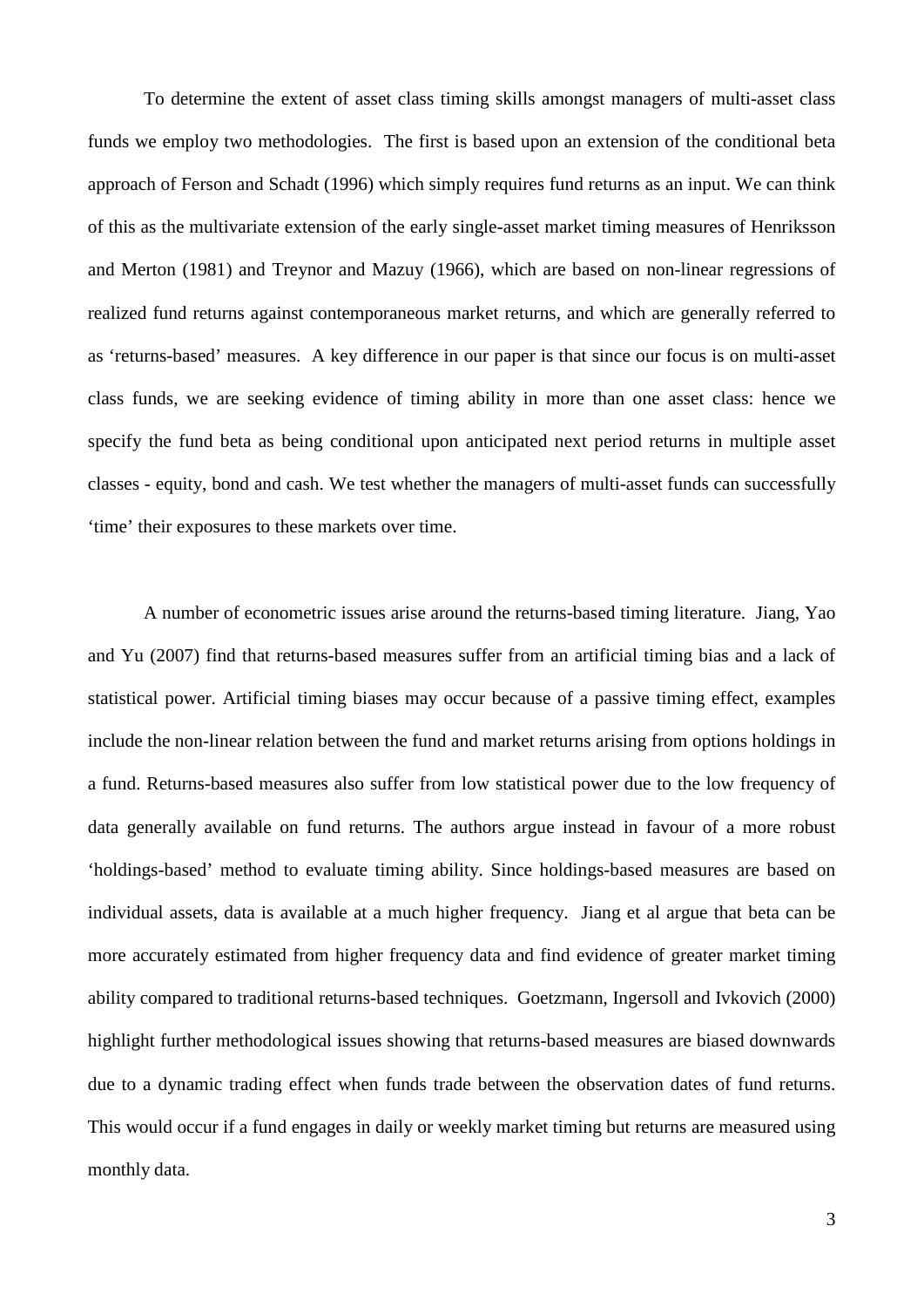The holdings-based method of Jiang, Yao, and Yu (2007) uses observed mutual fund asset holdings data. This involves calculating a fund's beta as a weighted average of the betas of individual stocks held in a fund and testing whether the covariance between the fund betas at the beginning of a holding period and the holding period market returns is significant. This method relies on *ex ante* information on portfolio holdings rather than *ex post* realized returns and hence there can be no bias due to subsequent trading activity during a holding period or the dynamic trading effect. In market timing tests, Jiang et al (2007) find that holdings-based timing measures are generally small and insignificant while the returns-based timing measures are significantly negative. Using simulations they find that these holdings-based measures have superior statistical power even when fund holdings are observed less frequently than fund returns. Mutual fund holdings are also used in a range of studies evaluating fund performance including, for example, Grinblatt and Titman (1989,1993), Wermers (1999, 2000, 2004), and Ferson and Khang (2004): these show that measures based on holdings data are more powerful in detecting mutual fund stock selection ability. Finally, we note that several studies look at the portfolio allocation between cash and equity components to measure market timing and find little evidence of such timing skill (see for example Becker, Ferson, Myers, and Schill, 1999).

The above discussion highlights research findings that focus solely on equity funds and individual stock information. In this paper we focus on market timing skill in a multi-asset context and hence we develop a simple alternative approach based on relating changes in asset class weights within funds to future (next period) returns, in effect asking whether multi-asset class fund managers can successfully rebalance their portfolios ahead of anticipated returns.

To anticipate our findings, our results indicate overall that timing skill is rare and is found among a small minority of funds. This conclusion is supported by both the returns-based approach and the holdings-based tests. The rest of this paper is organised as follows: in section 2 we describe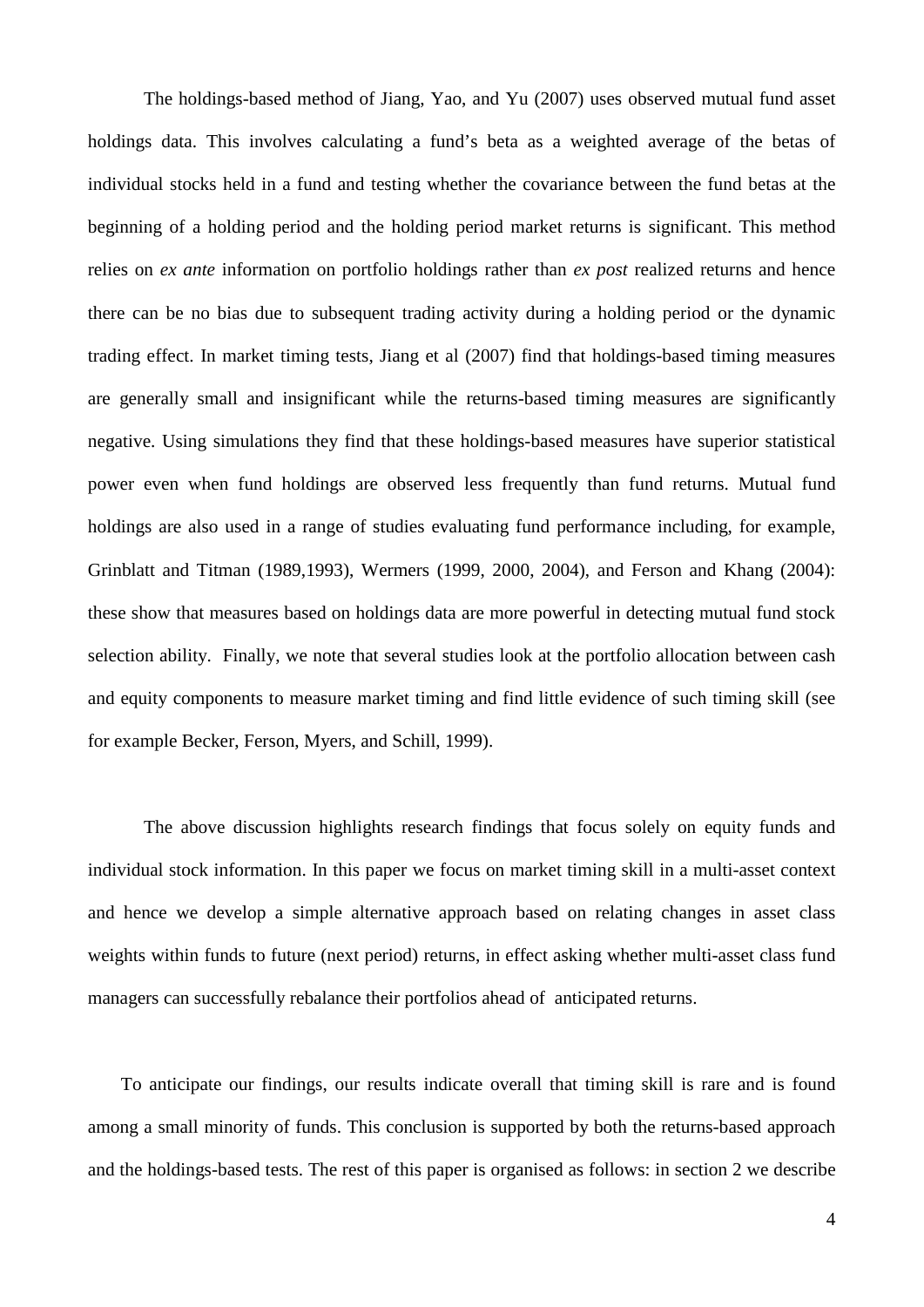our asset class timing methodology, section 3 describes our large data set while in section 4 we discuss our results.

#### **2. Methodology**

To investigate whether multi-asset class funds can 'time the market' we employ two methodologies. The first is a returns-based method and extends the conditional beta model of Ferson and Schadt (1996), which we apply to monthly fund returns and which we describe in section 2.1. The second is a holdings-based approach and makes use of the Morningstar multi-asset class funds' holdings (weights) monthly data which we describe this methodology in section 2.2.

#### *2.1. Returns-Based Method*

The returns-based methodology is a variant of the Ferson and Schadt (1996) conditional beta approach. To begin, we model the fund return as

$$
Rp_t = \alpha_p + \beta_{1t}(Rbg_t) + \beta_{2t}(Rbc_t) + \beta_{3t}(Re_t) + \varepsilon_{pt}
$$
\n(1)

where  $Rp_t$  is the excess return on fund p,  $\alpha_p$  is an intercept term,  $Rbg_t$  is the excess total return on a broad government bond index,  $Rbc_t$  is the excess total return on a broad index of corporate bonds,  $Re<sub>t</sub>$  is the excess total return on a broad index of equities and  $\varepsilon<sub>pt</sub>$  is an error term. In keeping with the Ferson and Schadt approach, each beta coefficient in Eq. [1] is assumed to be conditional upon the anticipated next period return of its respective market, as follows:

$$
\beta_{1t} = \theta_1 + \theta_2 (Rbg_{t+1})
$$

$$
\beta_{2t} = \theta_3 + \theta_4(Rbc_{t+1})
$$

5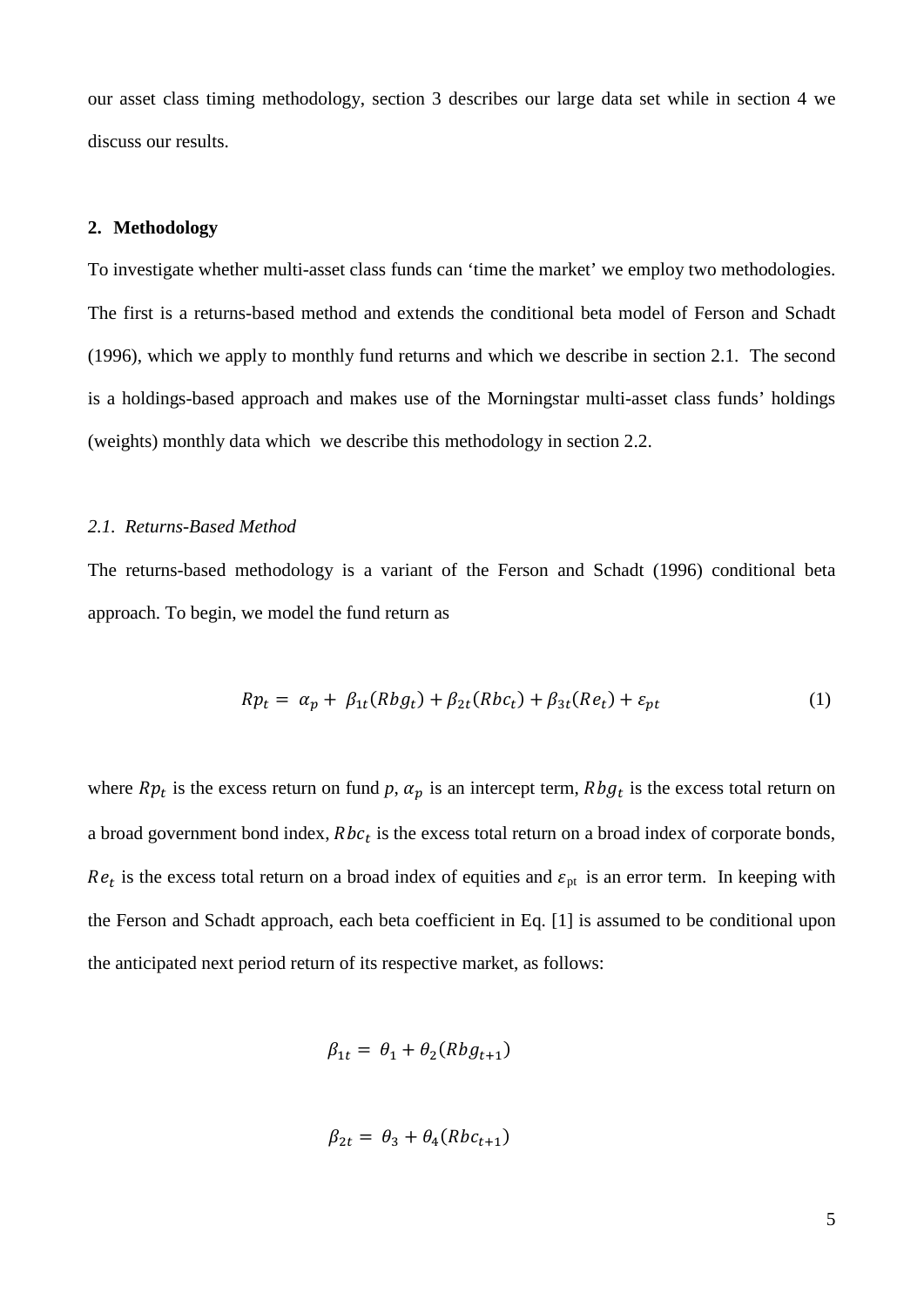$$
\beta_{3t} = \theta_5 + \theta_6(Re_{t+1})
$$
\n(2)

Eq. [2] above acknowledges that a manager may be able to time their exposure to a market and therefore may be adjusting the asset class betas to take advantage of anticipated market developments. Substituting Eq. [2] into Eq. [1] gives Eq. [3] as follows:

$$
Rp_t = \alpha_p + \theta_1(Rbg_t) + \theta_2(Rbg_t)^2 + \theta_3(Rbc_t) + \theta_4(Rbc_t)^2 + \theta_5(Re_t) + \theta_6(Re_t)^2 + \varepsilon_{pt}
$$
 (3)

Again, in keeping with the approach of Ferson and Schadt (1996), positive and statistically significant coefficients on the non-linear terms may be interpreted as timing ability of the associated asset class. Negative values for the coefficients indicate evidence of negative market timing , that is, evidence that managers increase (decrease) their exposures to the market in question at a time when the market is falling (rising). This is effectively the multi-asset class extension of the original equity market timing approach originating from Treynor and Mazuy (1966) and others.

# *2.2. Holdings-Based Method*

The second methodology that we employ is an asset class holdings-based approach. This approach is distinguished from the returns-based method because unlike the vast literature on performance which imputes funds' investment styles based on the Sharpe (1992) return-based style analysis or the Fama and French (1996) and Carhart (1997) performance attribution methods, our data enable us to directly observe funds' asset class weights and furthermore we are able to so dynamically at a monthly frequency. As noted previously, Jiang, Yao and Yu (2007) argue that holdings-based measures of timing ability are more robust than returns-based measures. The methodology that we use here represents a new, but relatively simple way of determining market timing ability. The technique involves using the proportion invested in a broad asset class at time *t* as the dependent variable in an OLS regression where the independent variable is the return on this asset class at time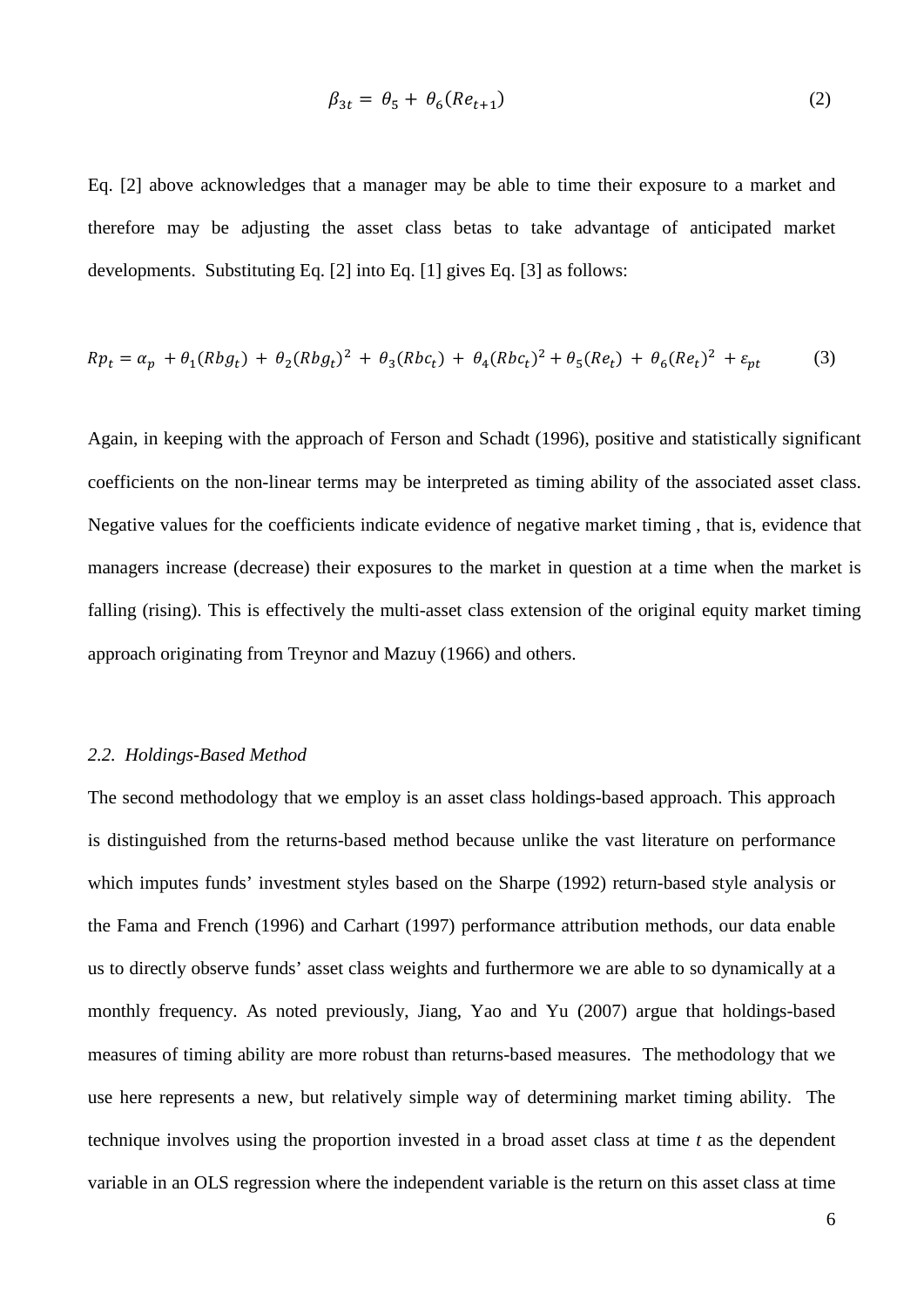*t+1*. In effect, we are trying to establish whether the proportion allocated to an asset class changes in anticipation of positive return in that asset class. We estimated the following expression for the change in the proportion held in each asset class,  $\% \Delta AC_i$ , where  $\% \Delta$  represents the change between t-1 and t, and j represents the three main asset classes: government bonds, corporate bonds and equities.

$$
\% \Delta AC_{j,t} = \alpha + \beta_j (R_{j,t+1}) + \varepsilon_{j,t} \tag{4}
$$

The coefficient  $\beta_j$  indicates the degree to which a manager can time the j<sup>th</sup> asset class. A positive value for  $β_i$  indicates that on average a manager increases their holding in asset class *i*, ahead of a positive return in this asset class. A negative value for the coefficient indicates that the manager tends to increase (decrease) their holding in the asset class ahead of a decline (rise) in its value. We also investigate a further variant of the model which focuses equity market timing relative to government bonds and corporate bonds. Here, we use a measure of asset class relative return as the independent variables as follows:

$$
\% \triangle AC_{e,t} = \alpha + \beta_1 \left(\frac{Re}{Rbg}\right)_{t+1} + \beta_2 \left(\frac{Re}{Rbc}\right)_{t+1} + \varepsilon_{e,t} \tag{5}
$$

A positive value for  $\beta_1$  and/ or  $\beta_2$  indicates that a manager increases their allocation to equities ahead of a time when equities outperform government bonds and/or corporate bonds.

#### **3. Data**

Our mutual fund dataset comprises 617 multi-asset class funds from three mutual fund markets: the USA, UK and Canada. The data span the period from January 2000 to December 2012. For each fund we collect monthly return data as well as the monthly weights that these funds had invested in broad asset classes - equity, government bonds, corporate bonds, cash and 'other' asset classes.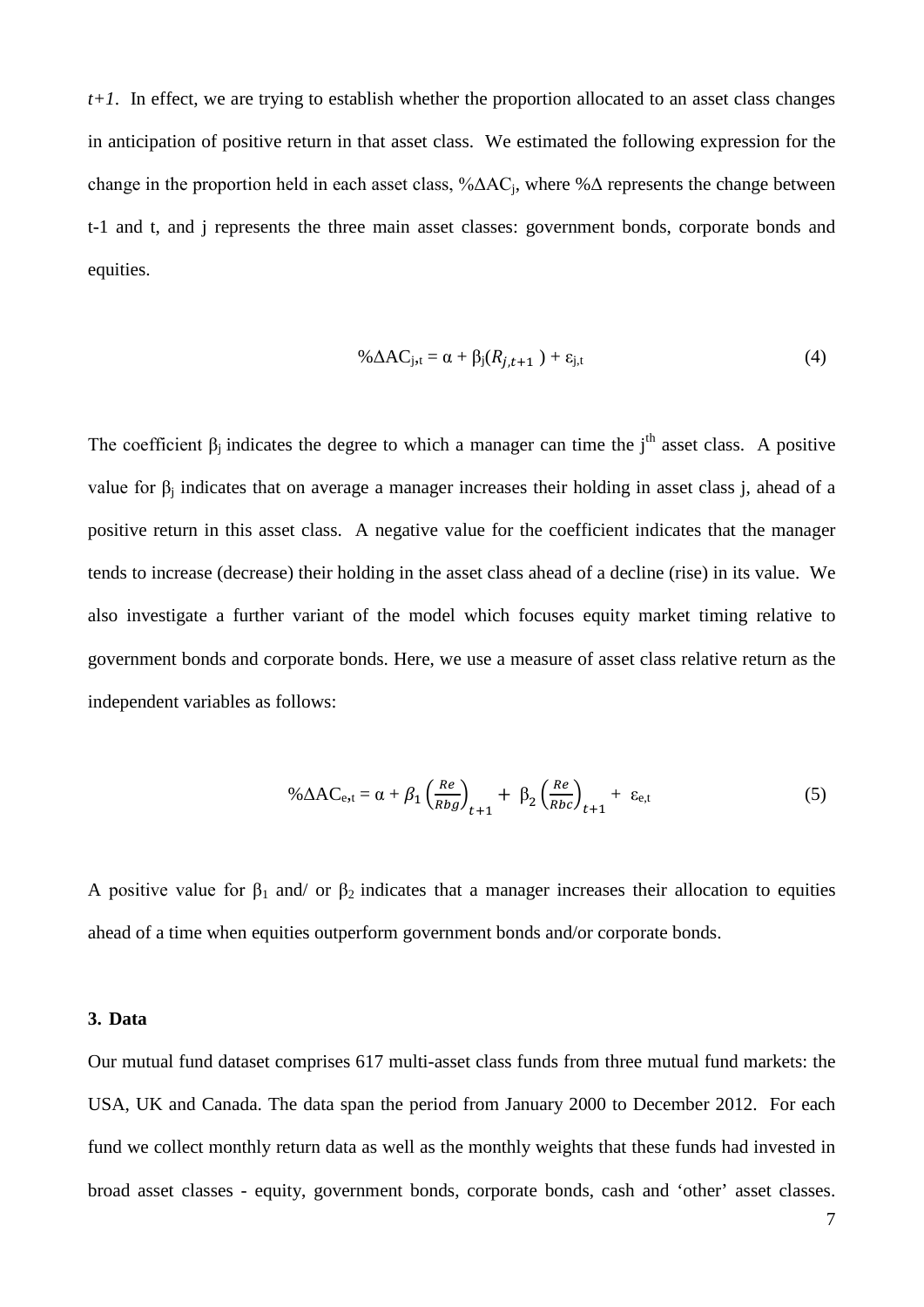These data were obtained from Morningstar. After careful filtering, the funds in our dataset are independent funds, that is, any merged, split or combined funds were carefully examined to ensure that no duplicate funds were included in the dataset. 'Second units' were also removed. 'Second units' are essentially the same fund but packaged in a different way and sold to different types of investors (for example, retail versus institutional investors). The second units contain the same securities as the 'independent' fund and so were eliminated from the dataset. Fund returns are gross of buying and selling expenses and net of the annual management fee. Returns are gross of incometax to control for any differential tax treatments between the regions. Fund returns are inclusive of reinvested income.

Using Morningstar's filters we identified multi-asset class US, UK and Canadian mutual funds. We identified three broad multi-asset class categories that are referred to in the US as "Conservative Allocation", "Moderate Allocation" and "Aggressive Allocation". In the UK, the loosely equivalent categories are referred to as "Cautious Managed", "Balanced Managed" and "Active Managed" while in the case of Canada they are referred to as "Fixed Income Balanced", "Neutral Balanced" and "Equity Balanced". We provide full definitions of these categories in an appendix to the paper. The more cautious allocation category generally seeks to provide both capital appreciation and income by investing in three major areas: stocks, bonds and cash. These portfolios tend to have relatively low maximum allowances for equities. The equity allocation in Canada's Fixed Income Balanced category is restrcited to between 5% and 40%; the UK's Cautious category is restricted to a maximum of 60% in equities while the US Cautious category must invest between 20% and 50% in equities. At the other end of the scale, Canada's Equity Balanced funds must hold a minimum of 70% in equities; the UK Active category is permitted to hold 100% in equities while the US Aggressive category specifies that funds typically hold between 70% and 90% in equities. These investor guidelines and limits are quite broad. It is clear that the manager of an "Aggressive" fund could at times have the same alloctaion to equities as the manager of a "Cautious" fund. These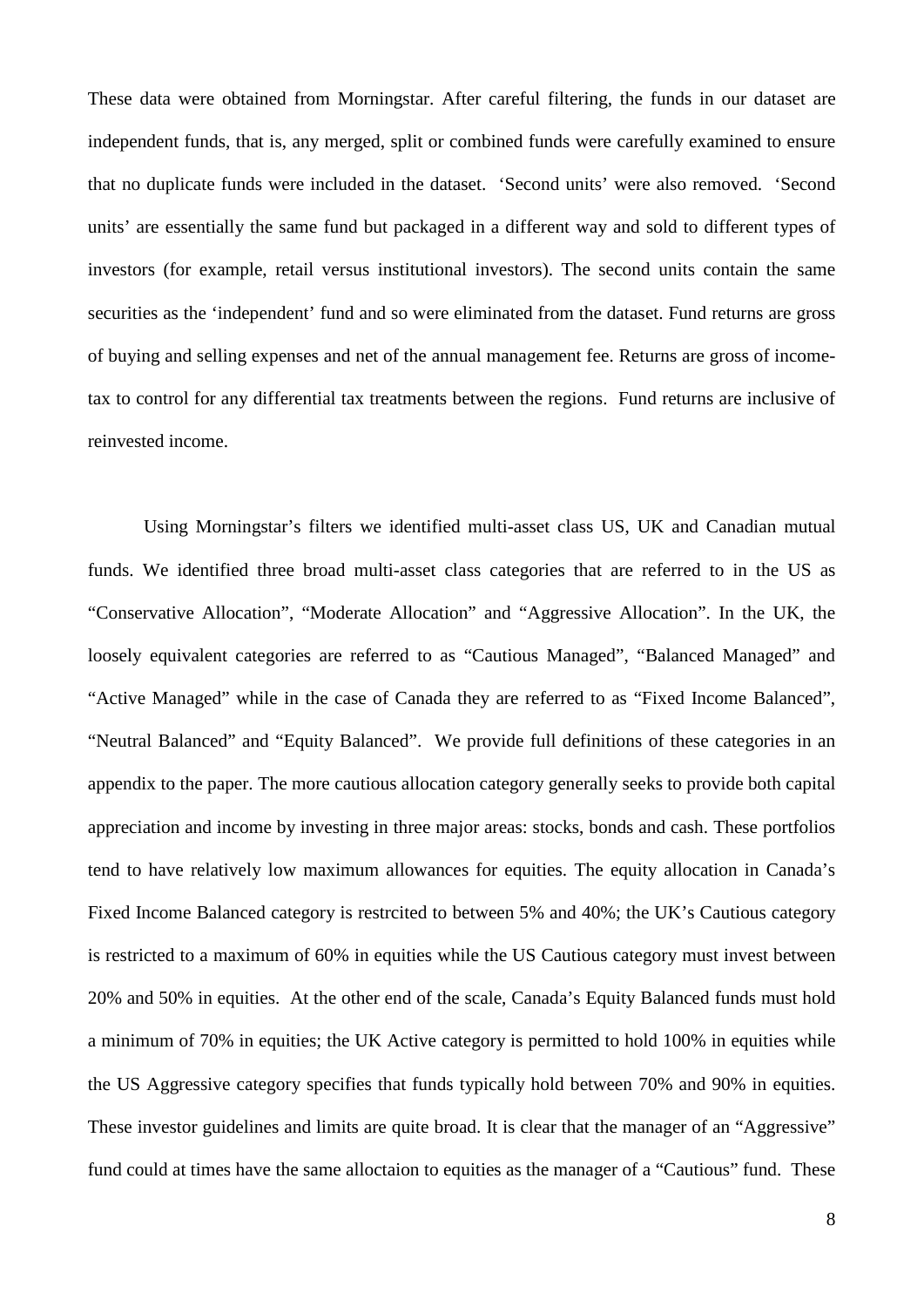very loose guidelines therefore give the managers ample latitude to add value to their clients' portfolios over time through their asset class timing decisions. In Table 1, we show the time series average of the cross-sectional (across funds) monthly average asset class weights by asset class and region from our sample of funds.

#### **[ Table 1 Here ]**

In the case of the US, for example, we can see that the "Aggressive" funds have higher average exposure to equities than the "Moderate" funds, which in turn have higher average exposure to equities than the "Conservative" funds. As the allocation to equities declines as we move from aggressive to moderate to conservatively managed multi-asset funds, the allocations to bonds and to cash rise. Table 1 also shows that the allocations to cash, bonds and equities make up the vast majority of fund positions since the average exposure to 'Other' asset classes is very low. The standard deviations of these positions, shown in italics, are all relatively high. For example, the average exposure of the UK Active multi-asset class funds to equity is just over 67% but the standard deviation of these exposures is nearly 16%. The standard deviation of the allocations indicate that there is considerable diversity in asset class allocations across funds within the same category allowing ample scope for us to examine funds' asset class timing.

In order to provide a more granular insight into funds' asset allocation, we also perform a 'returns-based style analysis' on the sample (see Sharpe, 1992). Tables 2i, 2ii and 2iii present the results of this analysis of the multi-asset class funds for the US, UK and Canadian markets respectively. The first column of figures in Panel A in each table gives the breakdown of the average fund style exposures across the asset types as indicated. The style exposures of the US and Canadian multi-asset class funds are broadly similar. Perhaps the largest differences between the three markets relate to the average style exposures of the UK funds with regard to small cap and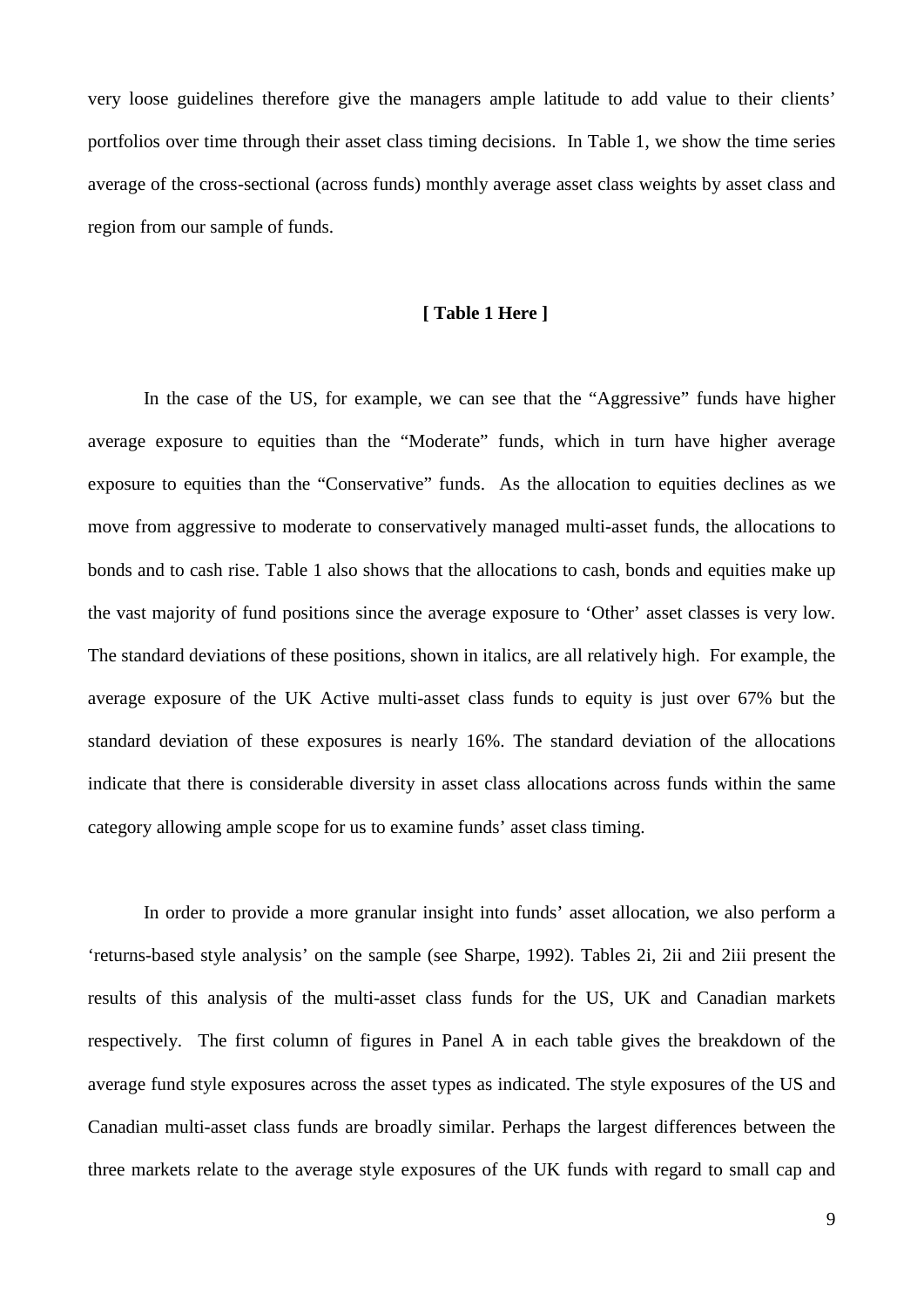emerging market equities. On average UK mutual funds have a small cap style exposure of 15.1% compared to 5.1% and 7.0% in the US and Canada respectively, while the UK style exposure to emerging market equities is 12.8%, compared with 3.3% for US funds and 1.0% for Canadian funds. Panel B of Tables 2i, 2ii and 2iii show the results aggregated to a broader asset class level – equities, bonds and cash. From this aggregation we find that the UK multi-asset class funds have the highest style exposure to equity risk, 61.5%, compared to 54.6% for the US funds ad 43.7% for Canadian funds.

The remaining columns in the tables give the style exposures for the different asset allocation categories. We see that the funds with the highest average exposure to equities are the Aggressive US multi-asset class funds with an average exposure of 74.3%. Another noteworthy finding is that UK Cautious funds appear to have a higher equity style exposure (58.5%) than the UK's Balanced funds, which is broadly equivalent to the equity style exposure of Active class funds.

# **[ Tables 2i, 2ii, 2iii here ]**

Finally, given the large number of benchmarks required for our timing tests in Section 3 as well as our returns-based style analysis, we tabulate these benchmarks and data sources in Table 3.

#### **[ Table 3 here ]**

#### **4. Empirical Results**

In this section we present the empirical results around the asset class timing skills of funds in the three regions, USA, UK and Canada. We first present results based on the fund returns-based methodology and then report our findings from the fund holdings-based approach.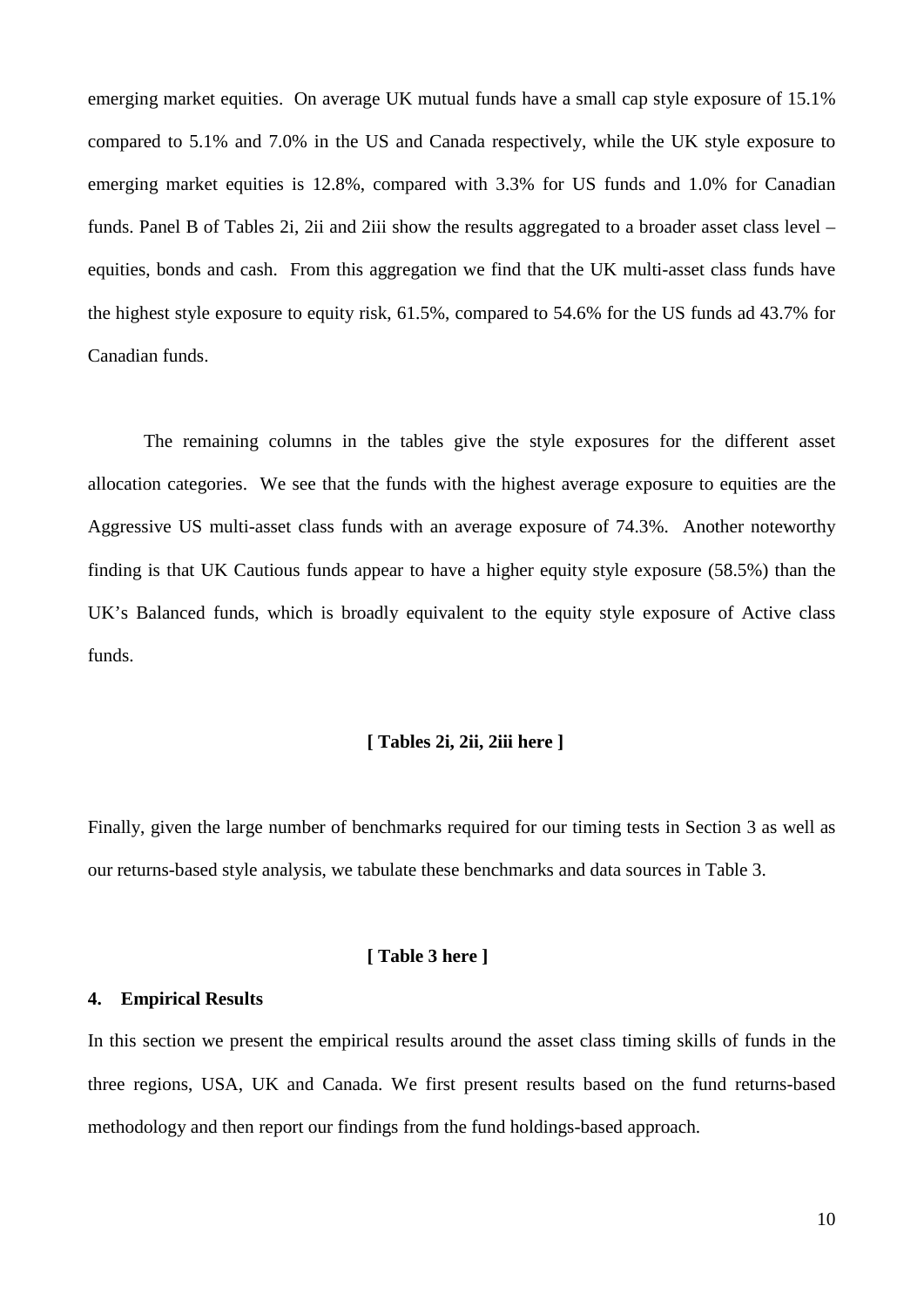#### *4.1. Returns-Based Approach*

In Table 4 we present results from the estimation of Eq. [3], which is an extended version of the Ferson and Schadt methodology to test for asset class timing. Panels A, B and C present findings for the US, UK and Canada respectively. We report the cross-sectional average of each estimated coefficient from Eq. [3] as indicated as well as its standard deviation across funds. For each coefficient we present the proportion that are positive and negative as well as the proportion that are statistically significant in each case. We also present the average  $R^2$  and the standard deviation of these  $R^2$  values.

# **[Table 4 Here]**

#### *4.1.1 US multi-asset funds*

The results for the US multi-asset class funds are presented in Panel A. We find that only 1.7% of funds demonstrate statistically significant positive equity market timing ability while a comparable figure mistime equity market movements. In some contrast, 17.5% of US managers display positive timing ability with regard to corporate bonds while a smaller 4.3% do so in relation to Treasury bonds. A high 90.5% and 99.4% of the funds have a significant positive exposure to corporate bond and equity returns respectively but this figure falls to a low 8.30% in relation to Treasury bonds. Indeed, 31.5% of fund returns have a negative and statistically significant relationship with the US Treasury market. We briefly note, on security selection ability, that on average US multi-asset class funds yield a negative alpha.

### *4.1.2 UK multi-asset funds*

A noteworthy feature of the UK multi-asset class funds (Panel B) is the high 17.2% of funds that exhibit significant positive timing of government bond markets compared to funds in the US and Canada. A further interesting statistic for the UK funds, in contrast to the other two regions, relates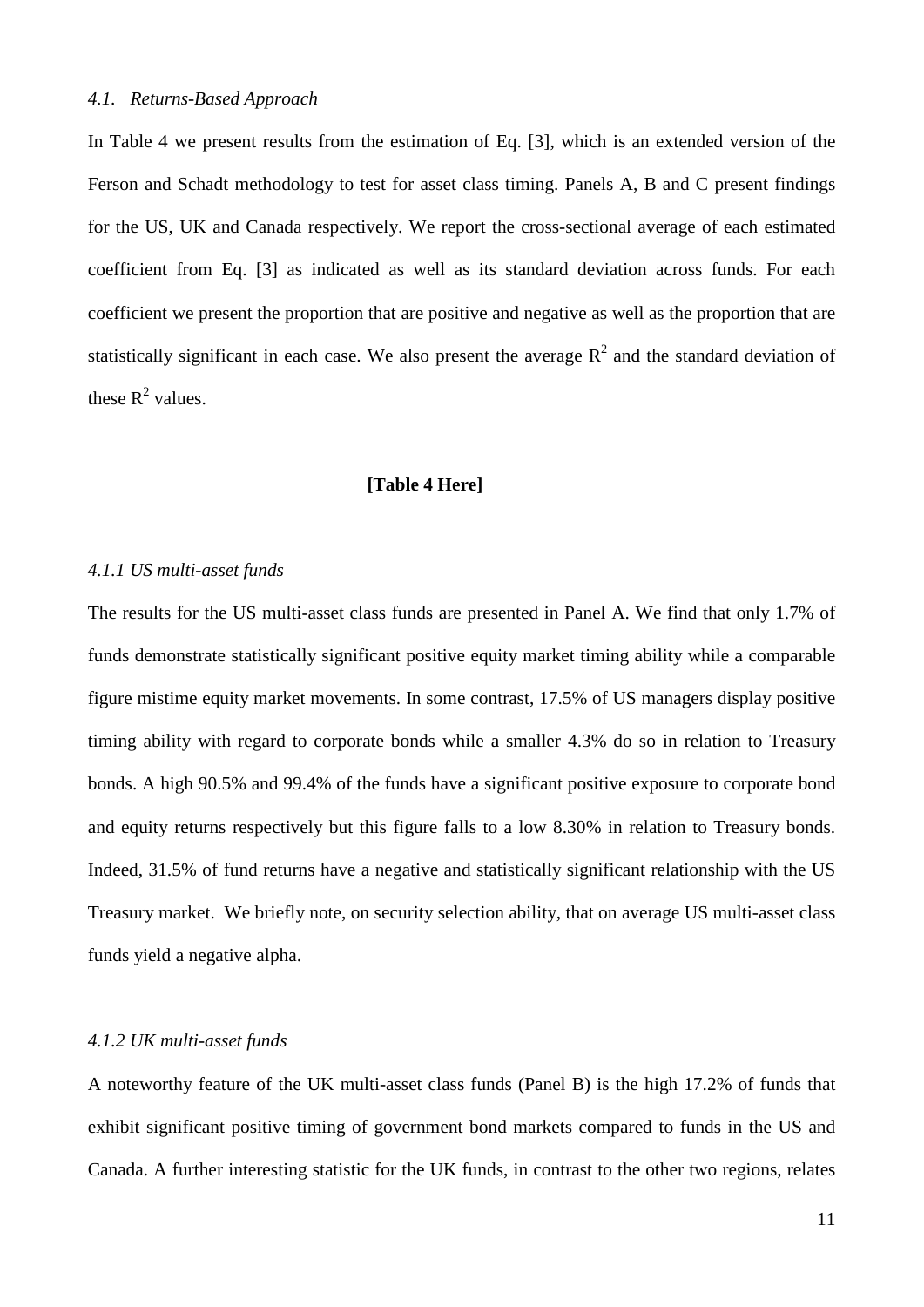to the ability to time the equity market: 16.3% of funds are found to have statistically significant negative timing coefficient while none is found to have statistically significant positive equity market timing ability. In the case of timing corporate bonds, 66.4% of the timing coefficients are found to be positive, although only 9.0% are positive and significant (at 5% significance). So there is some evidence to suggest that UK multi-asset funds benefit from at least some bond market timing skill. The average alpha is negative. Indeed, 91% of the funds generate a negative alpha, although only 24% generate a statistically significant negative alpha, far lower than the equivalent 61% figure for Canadian multi-asset class funds, but still a high proportion. By contrast, only 9% generate a positive alpha, and only 1.5% generate a significantly positive alpha.

#### *4.1.3 Canadian multi-asset funds*

The results for the Canadian multi-asset class funds are presented in Panel C. The results indicate that while 49.8%, 58.8% and 41.6% of the Canadian multi-asset funds have positive timing coefficients relating to the asset classes of government bonds, corporate bonds and equities respectively, only a small percentage of the funds have statistically significant positive asset class timing ability at the 5% significance level. The remaining funds exhibit negative market timing, although, again, only a small proportion demonstrate statistically significant negative asset class timing. Overall, these results indicate that Canadian multi-asset class funds are unable to time their equity and bond markets. On security selection ability, only 12% of the funds are found to have produced a positive alpha where only 0.4% are found to be statistically significant). The results also show that 98.7% of the funds have a positive exposure to the equity market which is statistically significant and that 69.5% have a positive and significant exposure to corporate bond risk. Only a small proportion (8.2%) have a positive and significant exposure to government bond risk.

In general, the results of the returns-based analysis of asset class timing points to a small percentage of funds with timing ability where in most cases the percentage is less than the test size.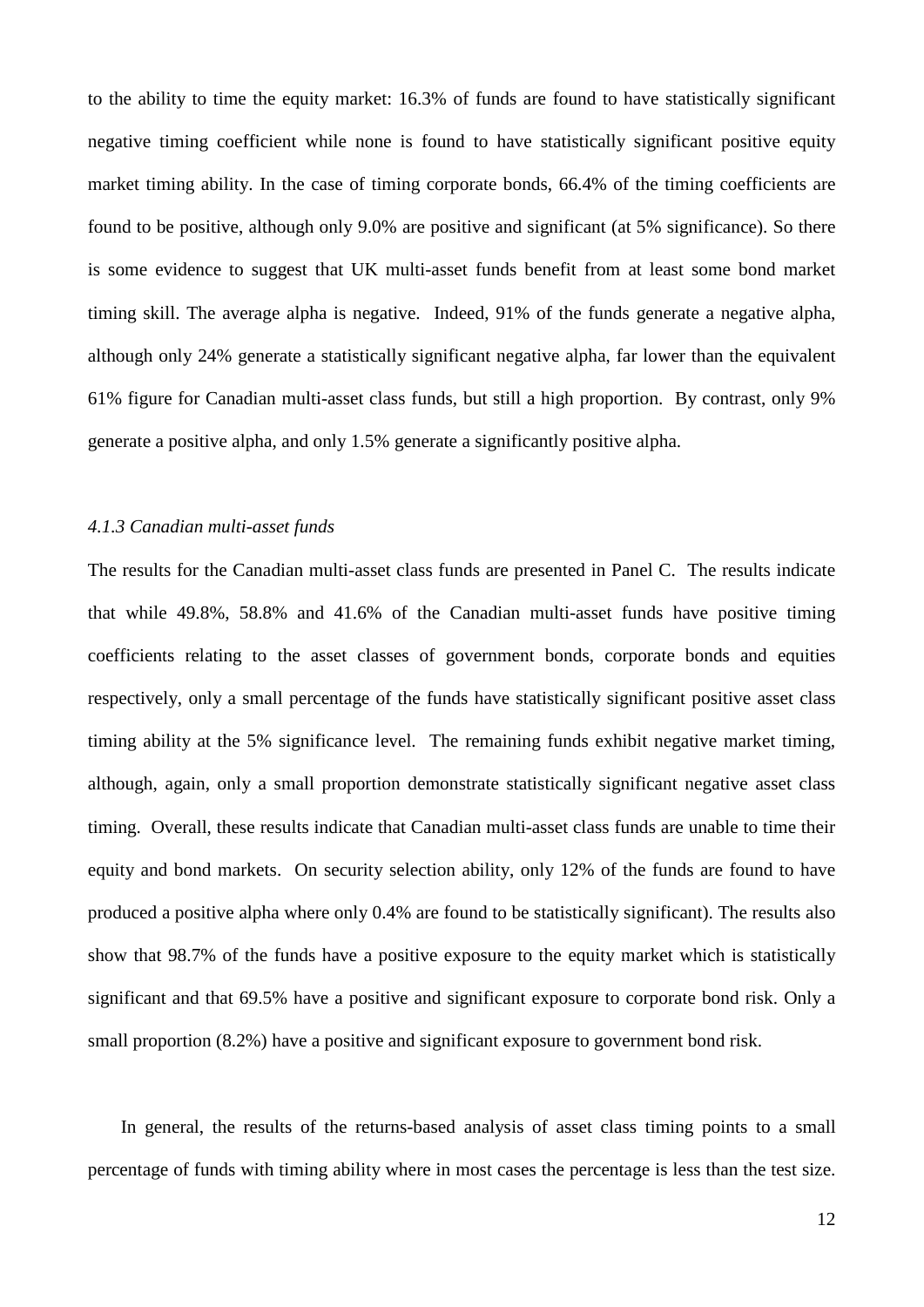We now go on to examine the alternative holdings-based testing approach using actual fund asset class weights to determine whether this approach confirms the results so far or presents an alternative picture.

#### *4.2. Results based on asset class holdings data*

The results of the holdings-based approach to testing asset class timing are presented in Table 5. As described in Section 3 on methodology, we test two slightly alternative approaches here in Eq. [4] and Eq. [5]. In Table 5, the results of these estimations are presented in Panel A and B respectively. In both cases we report the cross-sectional average timing coefficient as well as its standard deviation. We then present the proportion of funds which exhibit positive, positive and statistically significant, negative and negative and significant timing coefficients. In Panel A, we see evidence of statistically significant positive equity market timing among 13.6% of Canadian funds and 6.4% of US funds but not among UK funds. There is also some evidence of government bond market timing among UK funds (10.5%) and US funds (9.3%) though less so among Canadian funds (5.4%) while across the three regions there is generally less evidence of corporate bond market timing ability. The results in Panel B are generally consistent with those in Panel A where, for example, 4.8% of Canadian funds show evidence of an ability to time the relative movements of equities to bonds – from Panel A 13.6% of Canadian funds displayed equity timing skill. Similarly, from Panel B, 5.3% of UK funds are able to time the equity to corporate bond movements – the same percentage of UK funds that display corporate bond timing ability in Panel A. In terms of perverse negative timing, Canadian and US funds stand out somewhat in terms of timing government bond market movements.

Overall, the combined evidence on asset class timing ability from both the returns-based approach and holdings-based tests indicate that in the case of the US multi-asset class fund industry there is little evidence of positive equity timing ability but little evidence that negative timing is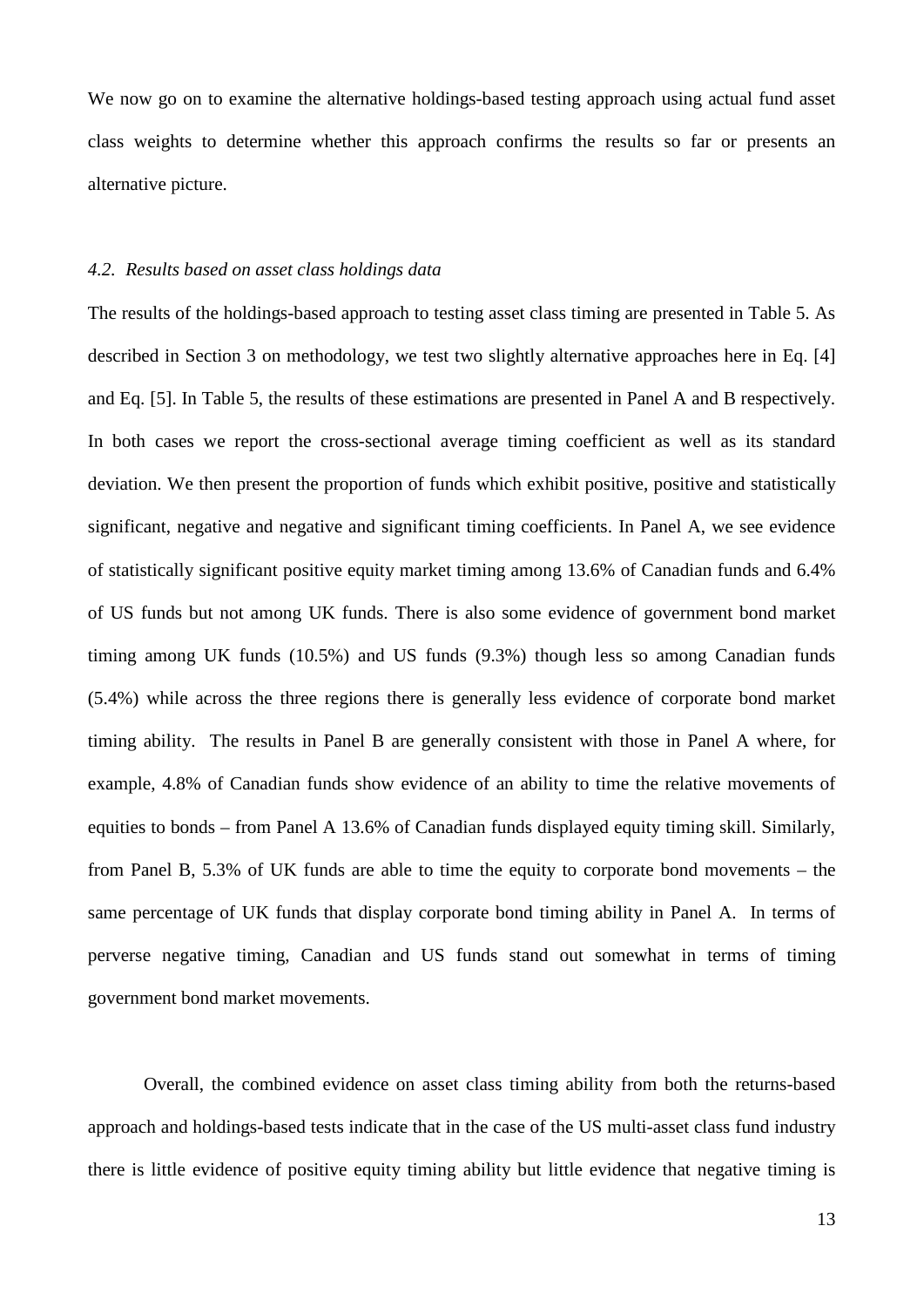prevalent either. There is greater evidence of US funds' ability to time government bond market returns. In the case of the UK fund industry there is a complete lack of evidence of equity market timing ability but among the three regions examined, the UK industry has the greatest prevalence of government bond market timing skill while there also some, but less, evidence of an ability to time movements in the corporate bond market. Finally, in the case of Canada, what is particularly noteworthy is the comparatively high level of equity market timing ability in the multi-asset fund industry.

# **5. Conclusions**

The popularity of multi-asset class investing and the desire for greater asset class diversification received a significant boost with the collapse of equity markets in the early part of this century and then again by the financial crisis that followed in 2008. As a consequence, multi-asset class funds have been embraced by many institutional investors, and increasingly by retail investors too as evidenced, at least in the UK, by the recent proliferation of diversified growth funds. However, if investors are to embrace multi-asset class investing it raises a number of questions: which asset classes, in which proportions, and do asset managers have the skills to manage these portfolios? Our paper focuses on this latter question. Using both the returns on multi-asset class funds and, separately, the dynamic weights that these funds allocate to different asset classes, we assess whether the managers of these funds can time asset class return movements. Given the institutional nature of the fund categorisations (eg, "Conservative" etc), we suggest that this limits the discretionary role of strategic allocation by the managers, leaving a purer revelation of market timing ability between asset classes. Using two very different approaches, we find overall that asset class timing skills amongst multi-asset class funds is rare existing only among tiny minority of funds.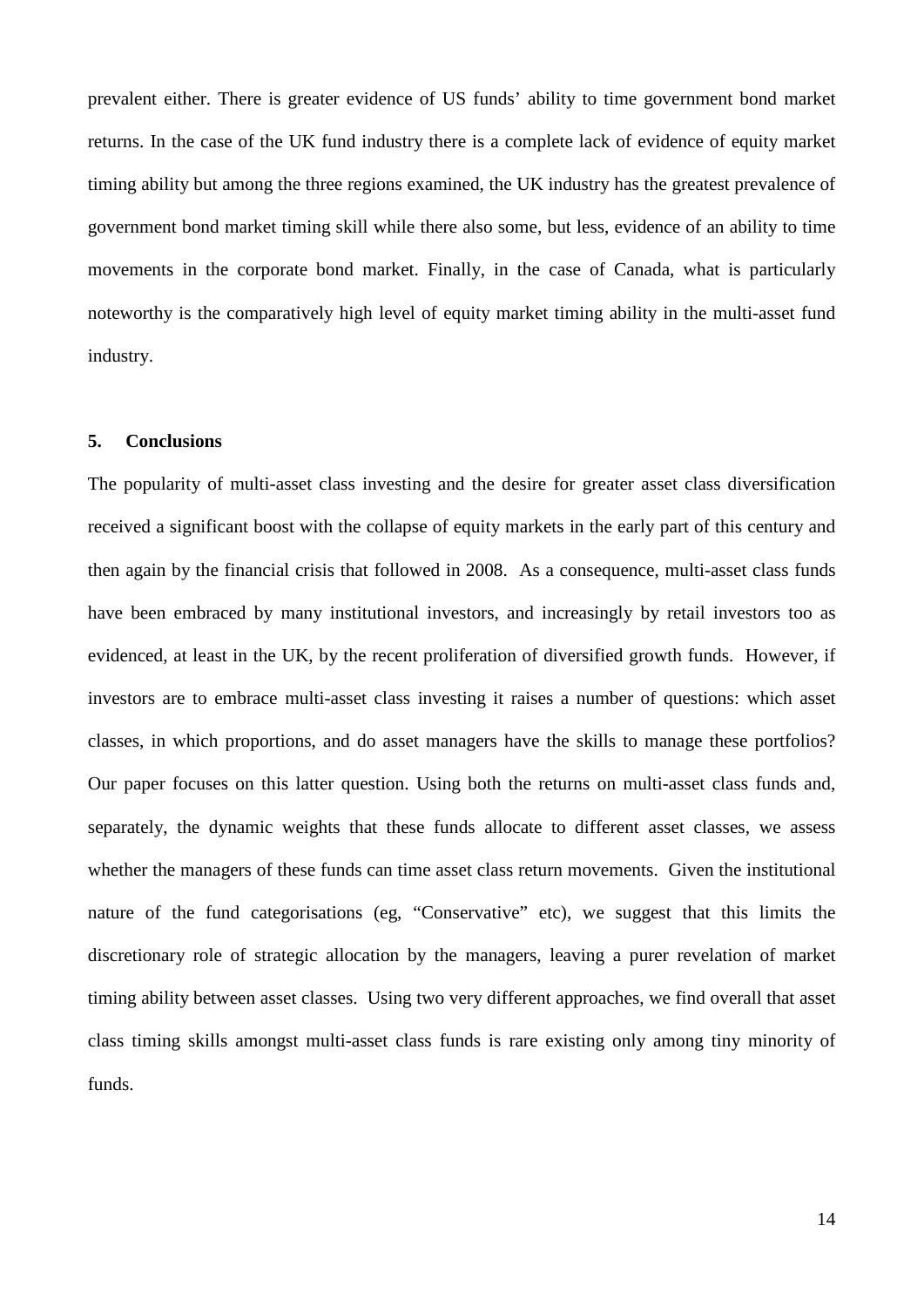# **References**

Andonov A., Bauer R., Cremers, M. (2011), Can Large Pension Funds Beat the Market? Asset Allocation, Market Timing, Security Selection and the Limits of Liquidity, [http://ssrn.com/abstract=1885536.](http://ssrn.com/abstract=665744)

Becker, C., Ferson, W., Myers, D.H., Schill, M.J., (1999), Conditional market timing with benchmark investors. *Journal of Financial Economics* 52, 119–148.

Blake, D., Lehmann, B., Timmermann A, (1999), Asset Allocation Dynamics and Pension Fund Performance, *The Journal of Business*, Vol. 72, No. 4, pp. 429-461

Brinson,G., Hood, L., and Beebower, G. (1986), Determinants of Portfolio Performance, *Financial Analysts Journal*, Vol. 42, No. 4 (Jul. - Aug., 1986), pp. 39-44

Carhart, M., 1997. On persistence in mutual fund performance, *Journal of Finance* 52, 57-82.

Chan, A., and Chen, C. (1992), How Well do Asset Allocation Mutual Fund Managers Allocate Assets?, *The Journal of Portfolio Management*, Vol. 18, No. 3 pp. 81-91

Daniel, K., Grinblatt, M., Titman, S., and Wermers, R. (1997), Measuring Mutual Fund Performance with Characteristic-Based Benchmarks, *The Journal of Finance*, Vol. 52, No. 3, Papers and Proceedings Fifty-Seventh Annual Meeting, American Finance Association, New Orleans, Louisiana January 4-6, 1997, pp. 1035-1058

Fama, E. and French, K., 1996. Multifactor explanations of asset pricing anomalies, *Journal of Finance*, 51, 55-84.

Ferson, W.E., Khang, K., (2002), Conditional performance measurement using portfolio weights: evidence for pension funds. *Journal of Financial Economics* 65, 249–282.

Ferson, W. and Schadt, R. (1996), Measuring Fund Strategy and Performance in Changing Economic Conditions, *Journal of Finance*, Vol. 51, pp. 425-62

Goetzmann, W., Ingersoll Jr., J., and Ivkovich, Z. (2000), Monthly Measurement of Daily Timers, *Journal of Financial and Quantitative Analysis*, Vol 35, pp 257-290.

Grinblatt, M., Titman, S., (1989), Mutual fund performance: an analysis of quarterly portfolio holdings. *Journal of Business* 62, 393–416.

Grinblatt, M., Titman, S., (1993), Performance measurement without benchmarks: an examination of mutual fund returns. *Journal of Business* 66, 47–68.

Henriksson, R. and Merton, R. (1981), On Market Timing and Investment Performance: Statistical Procedures for Evaluating Forecasting Skills, *Journal of Business*, Vol. 54, pp. 513-533

Henzel,C., Ezra, D., and Ilkiw, J. (1991), The Importance of the Asset Allocation Decision, *Financial Analysts Journal*, Vol. 47, No. 4 (Jul. - Aug., 1991), pp. 65-72

Ibbotson, G. and Kaplan, P. (2000), Does Asset Allocation Policy Explain 40, 90, or 100 Percent of Performance? *Financial Analysts Journal*, Vol. 56, No. 1 (Jan. - Feb., 2000), pp. 26-33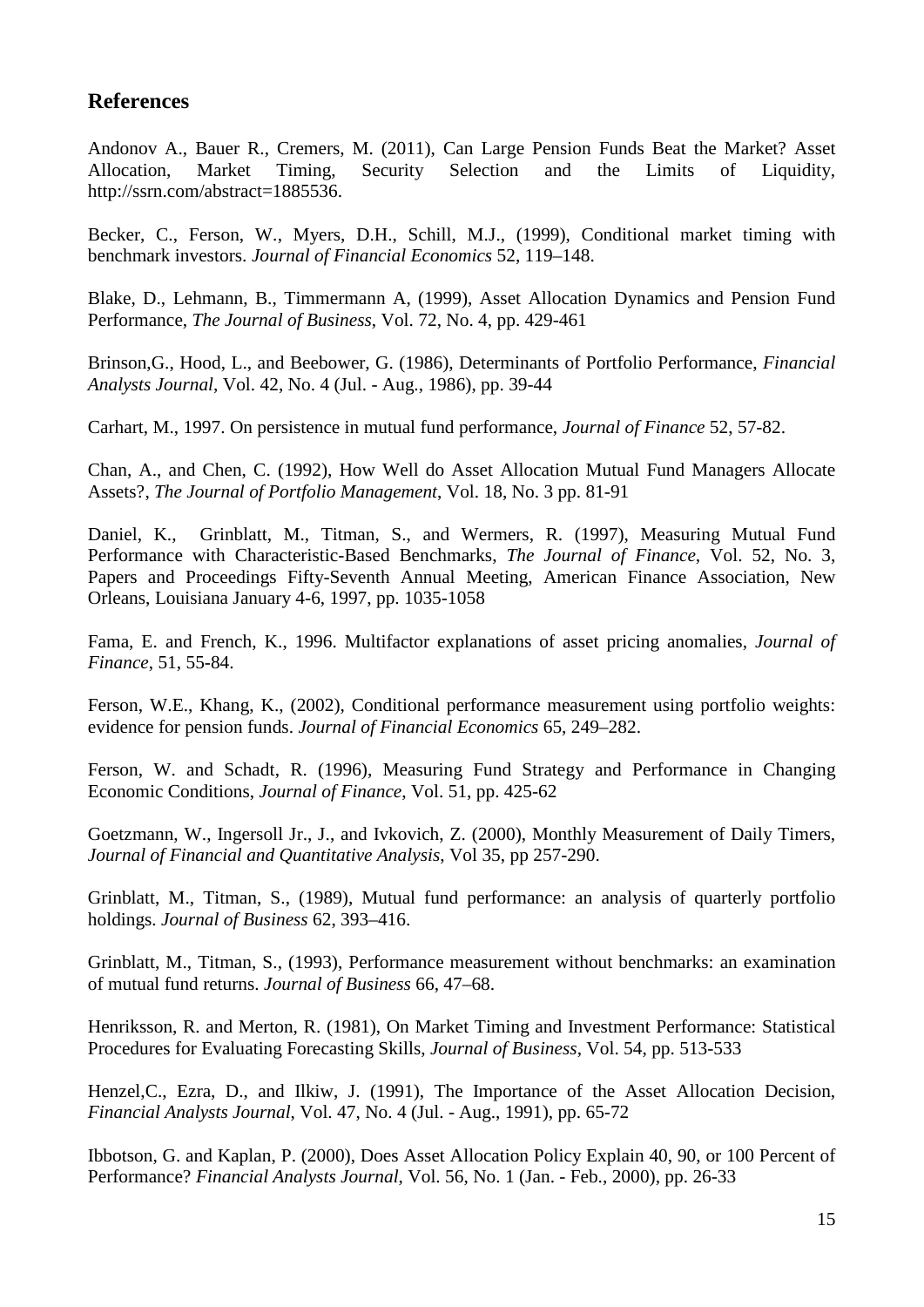Jagannathan, R. and R. Korajczyk (1986), Assessing the market timing performance of managed portfolios, *Journal of Business*, Vol. 59, No. 2, pp. 217-235

Jiang, G., Yao, T. and Yu, T. (2007), Do Mutual Funds Time the Market? Evidence from Portfolio Holdings, *[Journal of Financial Economics](http://www.sciencedirect.com/science/journal/0304405X)*, [Vol 86, Issue 3,](http://www.sciencedirect.com/science?_ob=PublicationURL&_tockey=%23TOC%235938%232007%23999139996%23674706%23FLA%23&_cdi=5938&_pubType=J&view=c&_auth=y&_acct=C000050221&_version=1&_urlVersion=0&_userid=10&md5=85c947380e9e7e6de3ca0aec74fa4bae) pp. 724-758

Jiang, W. (2003), A Non Parametric Test of Market Timing, *Journal of Empirical Finance* Vol 10, pp. 399-425

Sharpe, W. (1988), Determining a Funds Effective Asset Mix, *Investment Management Review*

Sharpe, W. (1992), Asset Allocation: Management style and performance measurement, *Journal of Portfolio Management*, pp. 7-19.

Treynor, J., and Mazuy, K. (1966), Can Mutual Funds Outguess the Market, *Harvard Business Review*, Vol. 44, pp. 66-86

Weigel, E. (1991), The Performance of Tactical Asset Allocation, *Financial Analysts Journal*, Vol. 47, No. 5 (Sep. - Oct., 1991), pp. 63-70.

Wermers, R., (1999), Mutual fund herding and the impact on stock prices. *Journal of Finance* 54, 581–622.

Wermers, R. (2000), Mutual fund performance: an empirical decomposition into stock-picking talent, style, transactions costs, and expenses, *Journal of Finance*, 55, pp. 1655–1695.

Wermers, R., (2004), Is money really smart? New evidence on the relation between mutual fund flows manager behavior, and performance persistence. Working Paper, University of Maryland.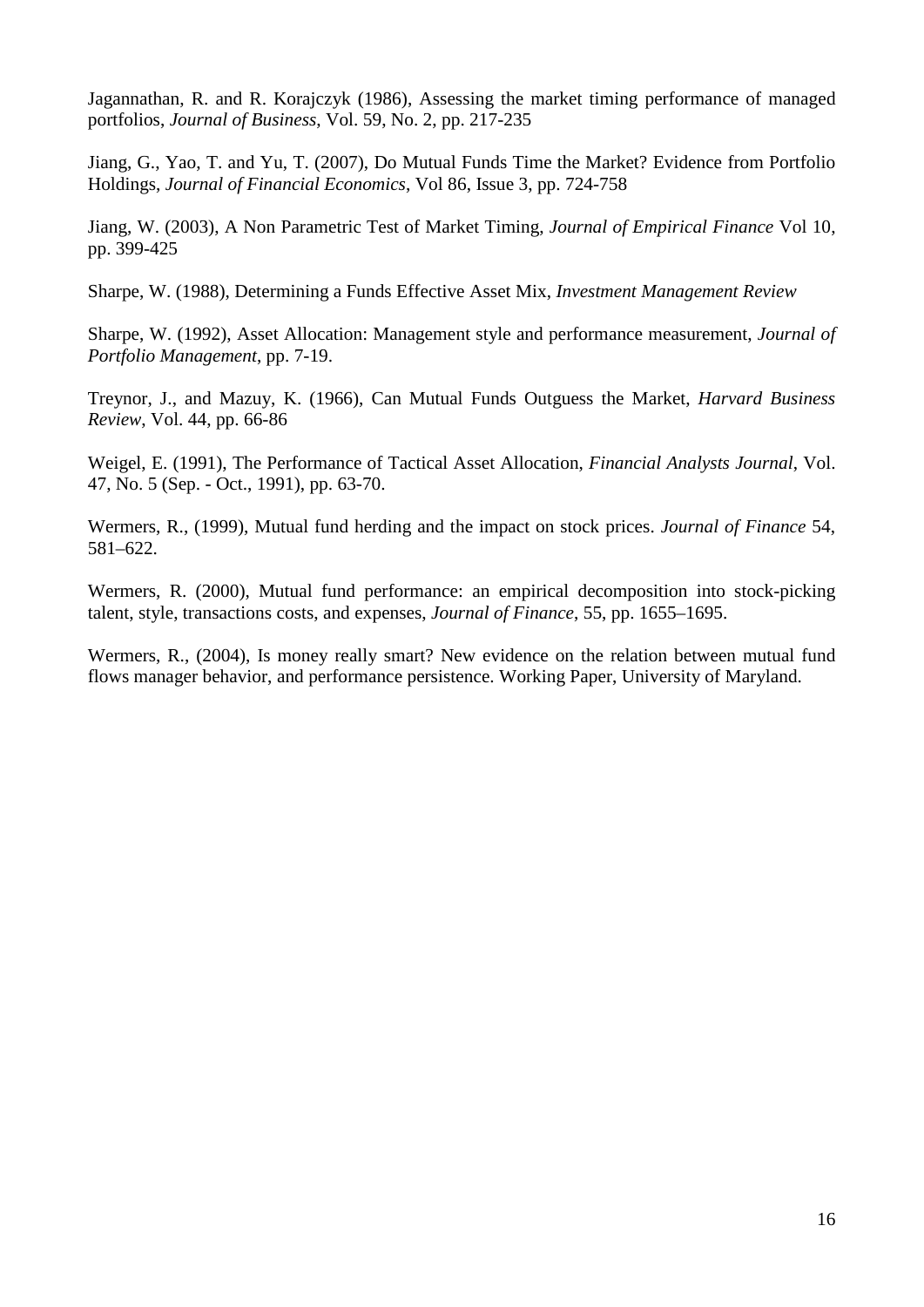#### **Table 1: Average Weights by Investment Category.**

The figures in bold are the cross-sectional (across funds) average asset class holding weights in percentages. The figures in italics are the respective standard deviations of these average holdings. The table also presents the number of funds in each category. A fuller definition of each investment category is provided in the appendix.

|               |                | Panel A: USA                 |                         |                   |
|---------------|----------------|------------------------------|-------------------------|-------------------|
|               | All categories | <b>Fixed Income balanced</b> | <b>Neutral balanced</b> | <b>Aggressive</b> |
| Cash          | 9.67           | 12.93                        | 8.73                    | 5.08              |
|               | 15.43          | 20.62                        | 12.61                   | 3.84              |
| <b>Bond</b>   | 35.79          | 49.84                        | 30.16                   | 16.92             |
|               | 16.22          | 15.57                        | 9.19                    | 5.86              |
| <b>Equity</b> | 50.99          | 33.49                        | 57.81                   | 74.03             |
|               | 17.86          | 13.49                        | 10.35                   | 7.35              |
| <b>Other</b>  | 3.55           | 3.74                         | 3.31                    | 3.97              |
|               | 5.94           | 5.41                         | 6.20                    | 6.74              |
| No. of funds  | 329            | 113                          | 174                     | 36                |
|               |                | Panel B: UK                  |                         |                   |
|               | All categories | <b>Cautious</b>              | <b>Balanced</b>         | <b>Active</b>     |
| Cash          | 11.39          | 9.48                         | 11.60                   | 11.53             |
|               | 13.68          | 6.30                         | 8.72                    | 15.34             |
| <b>Bond</b>   | 16.98          | 58.55                        | 13.75                   | 13.57             |
|               | 16.38          | 9.32                         | 17.43                   | 9.35              |
| <b>Equity</b> | 63.13          | 28.64                        | 61.44                   | 67.17             |
|               | 20.29          | 5.97                         | 25.76                   | 15.82             |
| Other         | 8.50           | 3.33                         | 13.20                   | 7.73              |
|               | 11.98          | 3.14                         | 11.37                   | 12.43             |
| No. of funds  | 80             | $\,6$                        | 16                      | 58                |
|               |                | <b>Panel C: Canada</b>       |                         |                   |
|               | All categories | <b>Conservative</b>          | <b>Moderate</b>         | <b>Aggressive</b> |
| Cash          | 7.46           | 10.11                        | 7.51                    | 3.97              |
|               | 6.89           | 8.63                         | 5.27                    | 4.13              |
| <b>Bond</b>   | 40.34          | 58.41                        | 37.68                   | 25.82             |
|               | 16.19          | 11.82                        | 8.79                    | 8.10              |
| <b>Equity</b> | 49.20          | 27.26                        | 52.82                   | 67.20             |
|               | 18.97          | 12.49                        | 10.33                   | 8.49              |
| <b>Other</b>  | 3.00           | 4.22                         | 2.00                    | 3.02              |

*7.28 8.98 4.40 7.36*

**No. of funds** 223 67 89 58

# 17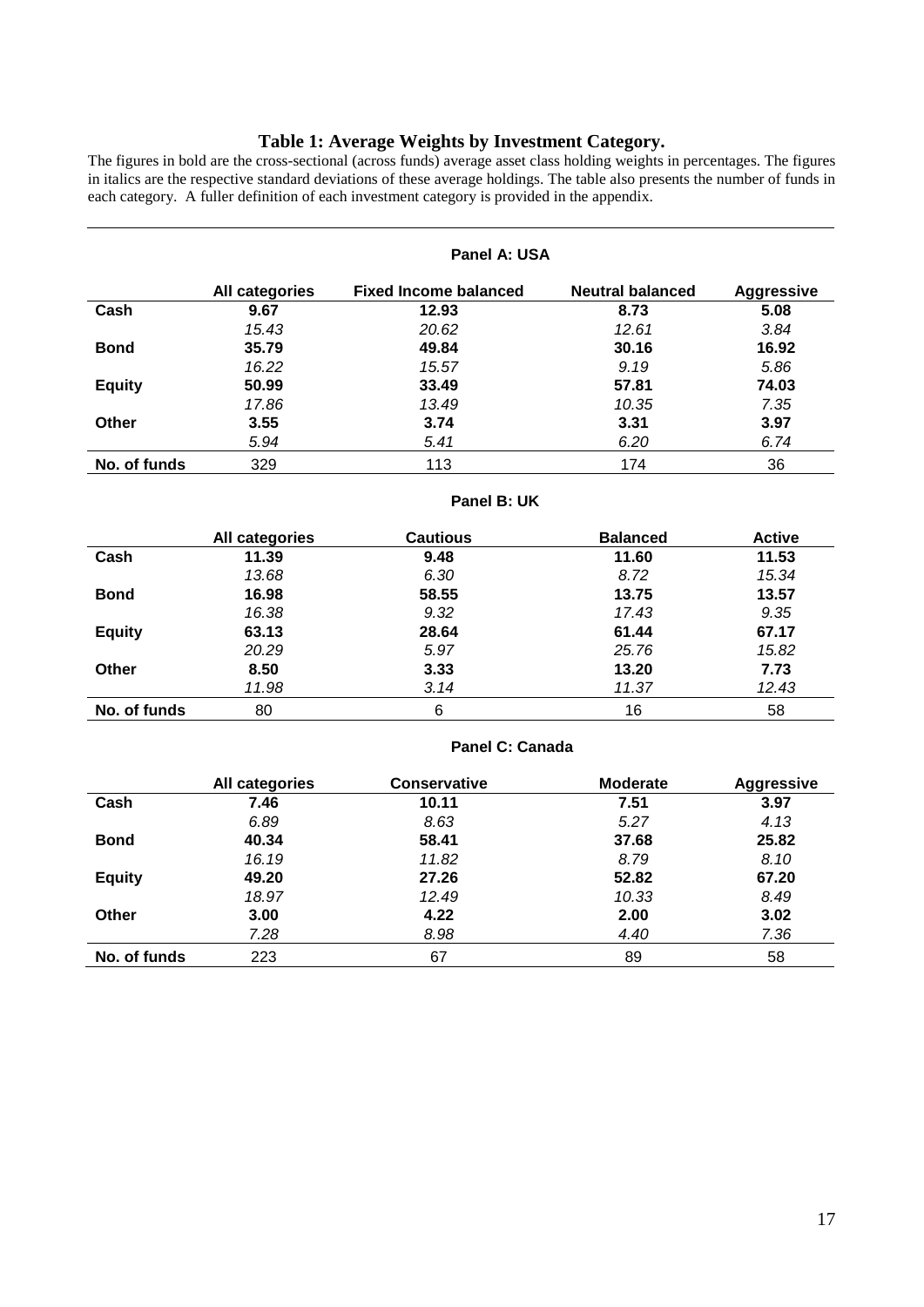#### **Table 2i: Return Based Style Analysis of US Multi-Asset Class Funds.**

This table presents the results of Sharpe's (1992) returns-based style analysis (RBSA) on US multi-asset class funds. Panel A presents the average RBSA style proportion for each investment category. Panel B aggregates the style proportions into the broader categories of cash, bonds and equities.

|                     |       | U5A                 |                 |                   |
|---------------------|-------|---------------------|-----------------|-------------------|
|                     | All   | <b>Conservative</b> | <b>Moderate</b> | <b>Aggressive</b> |
| Panel A             |       |                     |                 |                   |
| <b>Bills</b>        | 16.5% | 20.3%               | 15.8%           | 9.6%              |
| <b>Int-Govt</b>     | 1.2%  | 2.9%                | 0.5%            | 0.4%              |
| LT-Govt             | 0.9%  | 0.9%                | 0.9%            | 0.9%              |
| <b>Corporates</b>   | 18.3% | 25.7%               | 16.0%           | 8.8%              |
| <b>MBS</b>          | 5.4%  | 7.8%                | 4.6%            | 3.0%              |
| Large cap growth    | 13.9% | 10.0%               | 15.5%           | 16.9%             |
| Large cap value     | 18.3% | 11.4%               | 22.0%           | 18.2%             |
| Mid cap             | 10.2% | 6.9%                | 10.7%           | 17.2%             |
| Small cap           | 5.1%  | 5.2%                | 4.4%            | 8.3%              |
| <b>Global bonds</b> | 2.8%  | 3.6%                | 2.3%            | 2.9%              |
| European eq         | 4.0%  | 3.0%                | 3.7%            | 9.0%              |
| <b>EM</b> eq        | 3.3%  | 2.2%                | 3.6%            | 4.8%              |
| <b>Panel B</b>      |       |                     |                 |                   |
| <b>Equity</b>       | 54.6% | 38.7%               | 60.0%           | 74.3%             |
| <b>Bond</b>         | 28.9% | 41.1%               | 24.3%           | 16.0%             |
| Cash                | 16.5% | 20.3%               | 15.8%           | 9.6%              |

# **USA**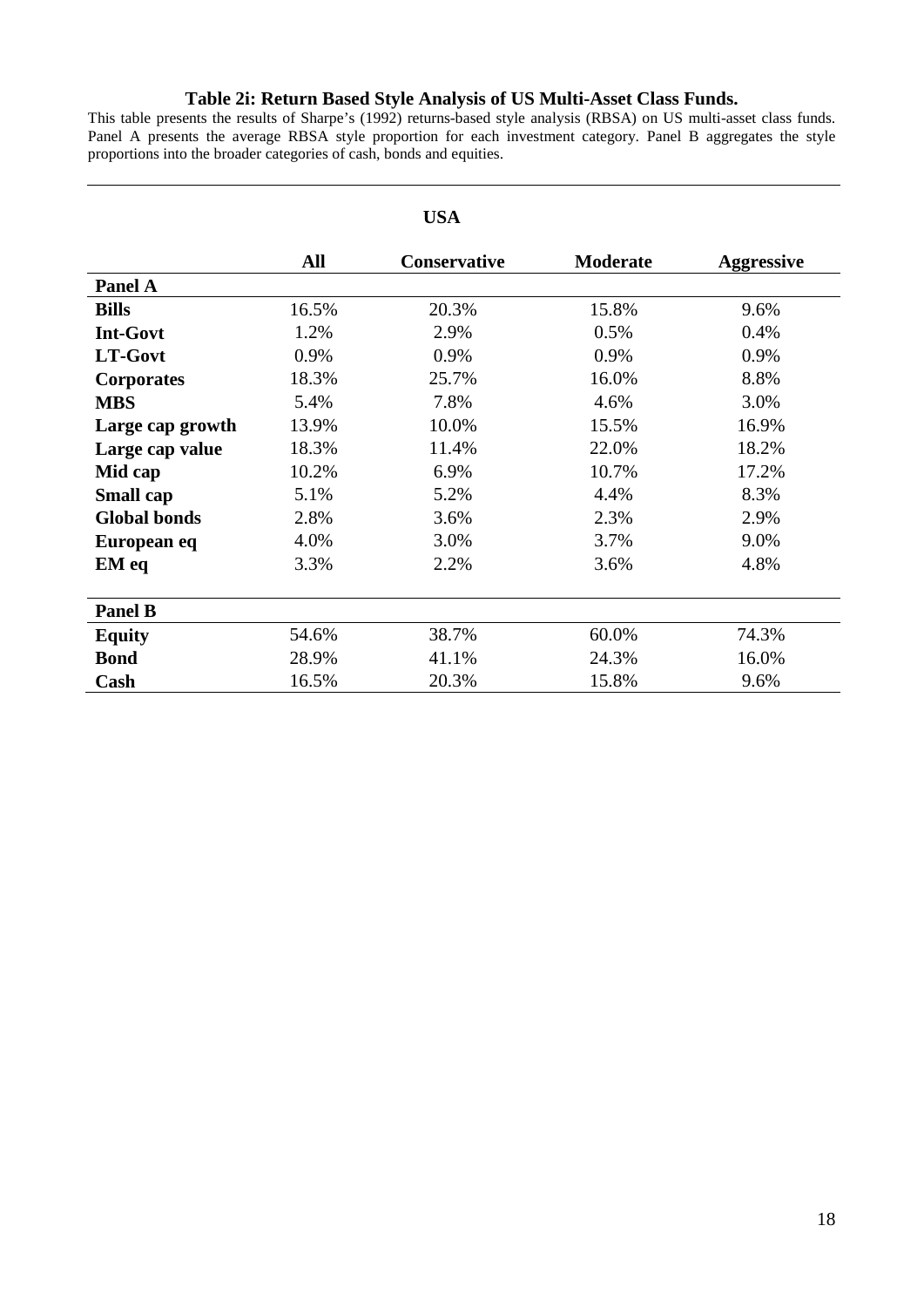# **Table 2ii: Return Based Style Analysis of UK Multi-Asset Class Funds.**

This table presents the results of Sharpe's (1992) returns-based style analysis (RBSA) on UK multi-asset class funds. Panel A presents the average RBSA style proportion for each investment category. Panel B aggregates the style proportions into the broader categories of cash, bonds and equities.

|                     |       | UK              |                 |               |
|---------------------|-------|-----------------|-----------------|---------------|
|                     | All   | <b>Cautious</b> | <b>Balanced</b> | <b>Active</b> |
| Panel A             |       |                 |                 |               |
| <b>Bills</b>        | 10.7% | 16.1%           | 11.0%           | 8.7%          |
| <b>Int-Govt</b>     | 1.6%  | 0.3%            | 1.6%            | 1.3%          |
| <b>LT-Govts</b>     | 0.5%  | 0.5%            | 0.6%            | 0.2%          |
| Corps               | 19.9% | 16.5%           | 21.6%           | 17.1%         |
| <b>MBS</b>          | 1.0%  | 0.8%            | 1.3%            | 0.4%          |
| Large cap growth    | 12.5% | 11.8%           | 10.8%           | 14.9%         |
| Large cap value     | 7.3%  | 5.2%            | 7.8%            | 7.6%          |
| Mid cap             | 6.7%  | 3.2%            | 8.2%            | 6.3%          |
| Small cap           | 15.1% | 18.3%           | 13.3%           | 16.7%         |
| <b>Global bonds</b> | 4.8%  | 7.3%            | 5.8%            | 3.5%          |
| <b>US</b> equity    | 7.1%  | 4.5%            | 7.6%            | 8.1%          |
| <b>EM</b> eq        | 12.8% | 15.6%           | 10.5%           | 15.2%         |
| <b>Panel B</b>      |       |                 |                 |               |
| <b>Equity</b>       | 61.5% | 58.5%           | 58.1%           | 68.8%         |
| <b>Bond</b>         | 27.8% | 25.4%           | 30.9%           | 22.5%         |
| Cash                | 10.7% | 16.1%           | 11.0%           | 8.7%          |

Note: We were unable to identify a total return index of mortgage-related securities for the UK. For this risk source we used the appropriately currency-adjusted version of the US MBS index for the UK style model.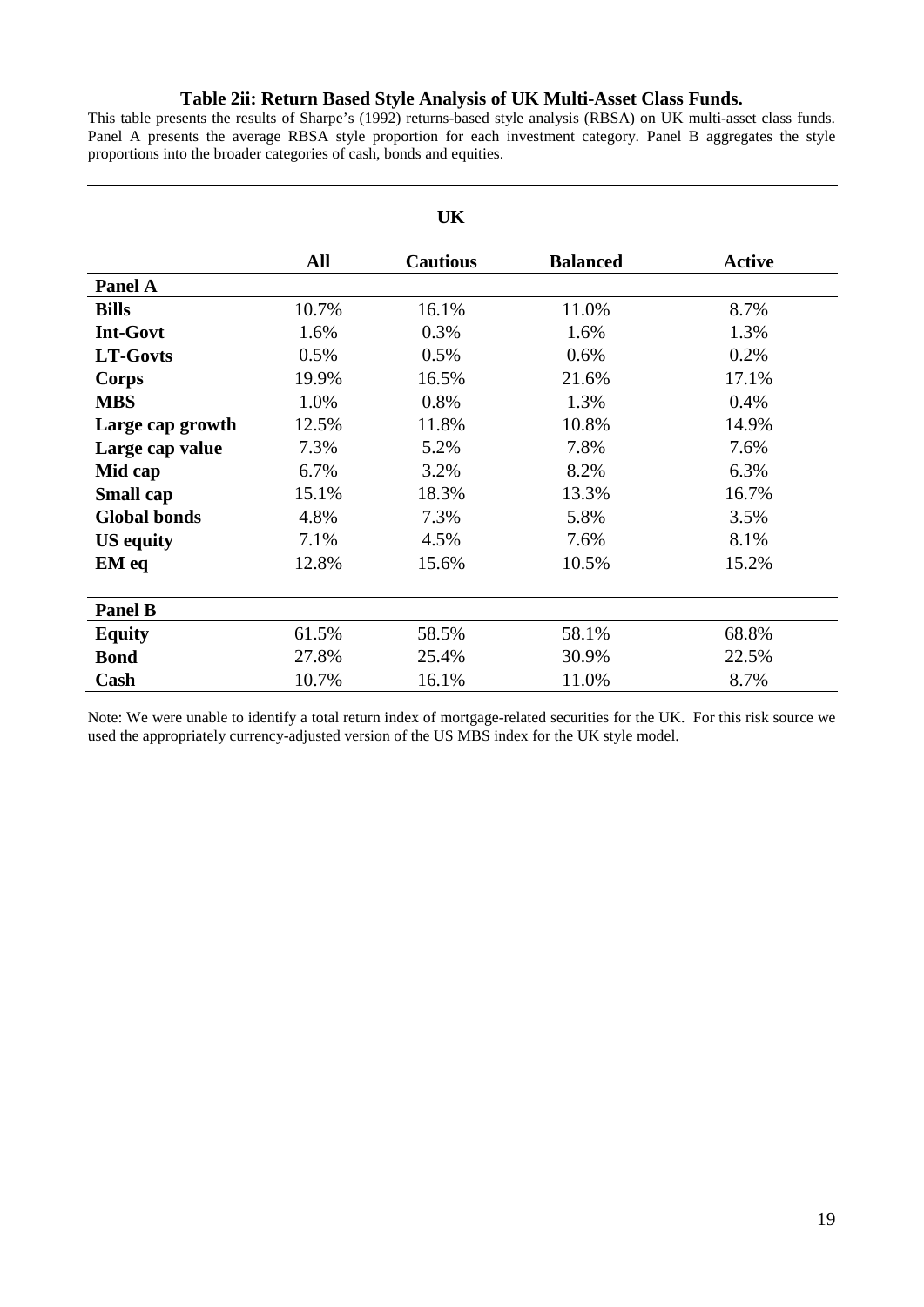# **Table 2iii: Return Based Style Analysis of Canadian Multi-Asset Class Funds.**

This table presents the results of Sharpe's (1992) returns-based style analysis (RBSA) on Canadian multi-asset class funds. Panel A presents the average RBSA style proportion for each investment category. Panel B aggregates the style proportions into the broader categories of cash, bonds and equities.

|                    |       | Canada                       |                         |                   |
|--------------------|-------|------------------------------|-------------------------|-------------------|
|                    | All   | <b>Fixed income balanced</b> | <b>Neutral balanced</b> | <b>Aggressive</b> |
| Panel A            |       |                              |                         |                   |
| <b>Bills</b>       | 21.9% | 23.1%                        | 24.5%                   | 15.7%             |
| <b>Int-Govt</b>    | 3.2%  | 3.9%                         | 3.3%                    | 2.6%              |
| LT-Govt            | 5.6%  | 5.6%                         | 6.5%                    | 4.2%              |
| <b>Corporates</b>  | 20.6% | 35.3%                        | 15.2%                   | 14.1%             |
| <b>MBS</b>         | 2.5%  | 3.7%                         | 1.8%                    | 2.7%              |
| Large cap growth   | 4.4%  | 1.8%                         | 4.9%                    | 6.7%              |
| Large cap value    | 15.6% | 8.9%                         | 16.1%                   | 22.3%             |
| Mid cap            | 7.2%  | 2.8%                         | 9.0%                    | 9.0%              |
| Small cap          | 7.0%  | 3.8%                         | 6.5%                    | 10.9%             |
| <b>Global bond</b> | 2.4%  | 3.4%                         | 2.3%                    | 1.9%              |
| European eq        | 8.4%  | 6.9%                         | 8.8%                    | 8.6%              |
| <b>EM</b> eq       | 1.0%  | 0.8%                         | 1.0%                    | 1.3%              |
| <b>Panel B</b>     |       |                              |                         |                   |
| <b>Equity</b>      | 43.7% | 25.0%                        | 46.4%                   | 58.9%             |
| <b>Bond</b>        | 34.4% | 51.9%                        | 29.2%                   | 25.4%             |
| Cash               | 21.9% | 23.1%                        | 24.5%                   | 15.7%             |

Note: We were unable to identify a total return index of mortgage-related securities for Canada. For this risk source we used the appropriately currency-adjusted version of the US MBS index for the Canadian style model.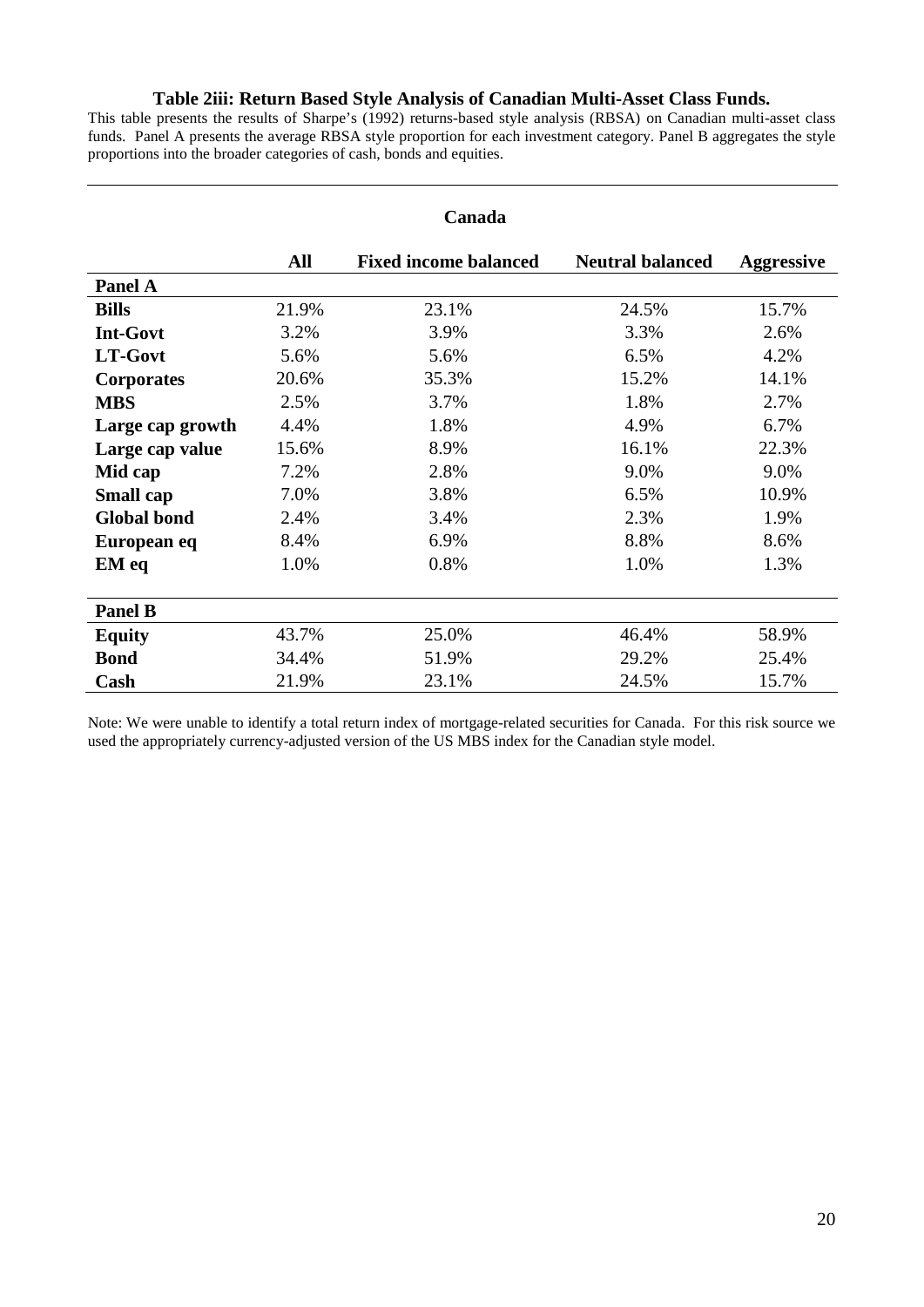# **Table 3: Benchmarks and Data Sources**

This Table presents the sources of each benchmark index by country for the market timing models employed and for the Returns Based Style Analysis. All indices are at monthly frequency and comprise reinvested income (total returns).

| <b>Variable</b>                    | <b>United States</b>                              | <b>United Kingdom</b>    | Canada                   |
|------------------------------------|---------------------------------------------------|--------------------------|--------------------------|
|                                    | Panel A: Proxies for asset class returns          |                          |                          |
| Return on market                   | Russell                                           | <b>FTSE</b>              | S&P/TSX                  |
| Return on corporate bond           | <b>Barclays</b>                                   | <b>IBOXX</b>             | Dex Capital              |
| Return on government bond          | <b>Barclays</b>                                   | <b>IBOXX</b>             | Dex Capital              |
| Return on cash                     | Thomson Financial                                 | <b>Thomson Financial</b> | <b>Thomson Financial</b> |
|                                    | Panel B: Indices for Returns-based style analysis |                          |                          |
| <b>Bills</b>                       | Kenneth French                                    | <b>Thomson Financial</b> | <b>Thomson Financial</b> |
| Intermediate-term Gov Bonds        | <b>Barclays</b>                                   | <b>Barclays</b>          | <b>Barclays</b>          |
| Long-term Gov bonds                | <b>Barclays</b>                                   | <b>Barclays</b>          | <b>Barclays</b>          |
| Corporate bonds                    | <b>Barclays</b>                                   | <b>IBOXX</b>             | Dex Capital              |
| <b>Mortgage Related Securities</b> | <b>FTSE</b>                                       | N/A                      | N/A                      |
| Large Cap Value stocks             | Dow Jones Wilshire                                | <b>MSCI</b>              | <b>MSCI</b>              |
| Large Cap Growth stocks            | Dow Jones Wilshire                                | <b>MSCI</b>              | <b>MSCI</b>              |
| Medium Cap stocks                  | Dow Jones Wilshire                                | <b>FTSE</b>              | <b>FTSE</b>              |
| Small Cap stocks                   | S&P                                               | <b>MSCI</b>              | <b>MSCI</b>              |
| Non-US/EU bonds                    | <b>CGBI WGBI</b>                                  | JP Morgan                | JP Morgan                |
| European/US stocks                 | <b>MSCI</b>                                       | <b>MSCI</b>              | <b>MSCI</b>              |
| Japanese stocks                    | <b>MSCI</b>                                       | <b>MSCI</b>              | <b>MSCI</b>              |

Notes: We could not identify a total return index of mortgage-related securities for Canada or for the UK.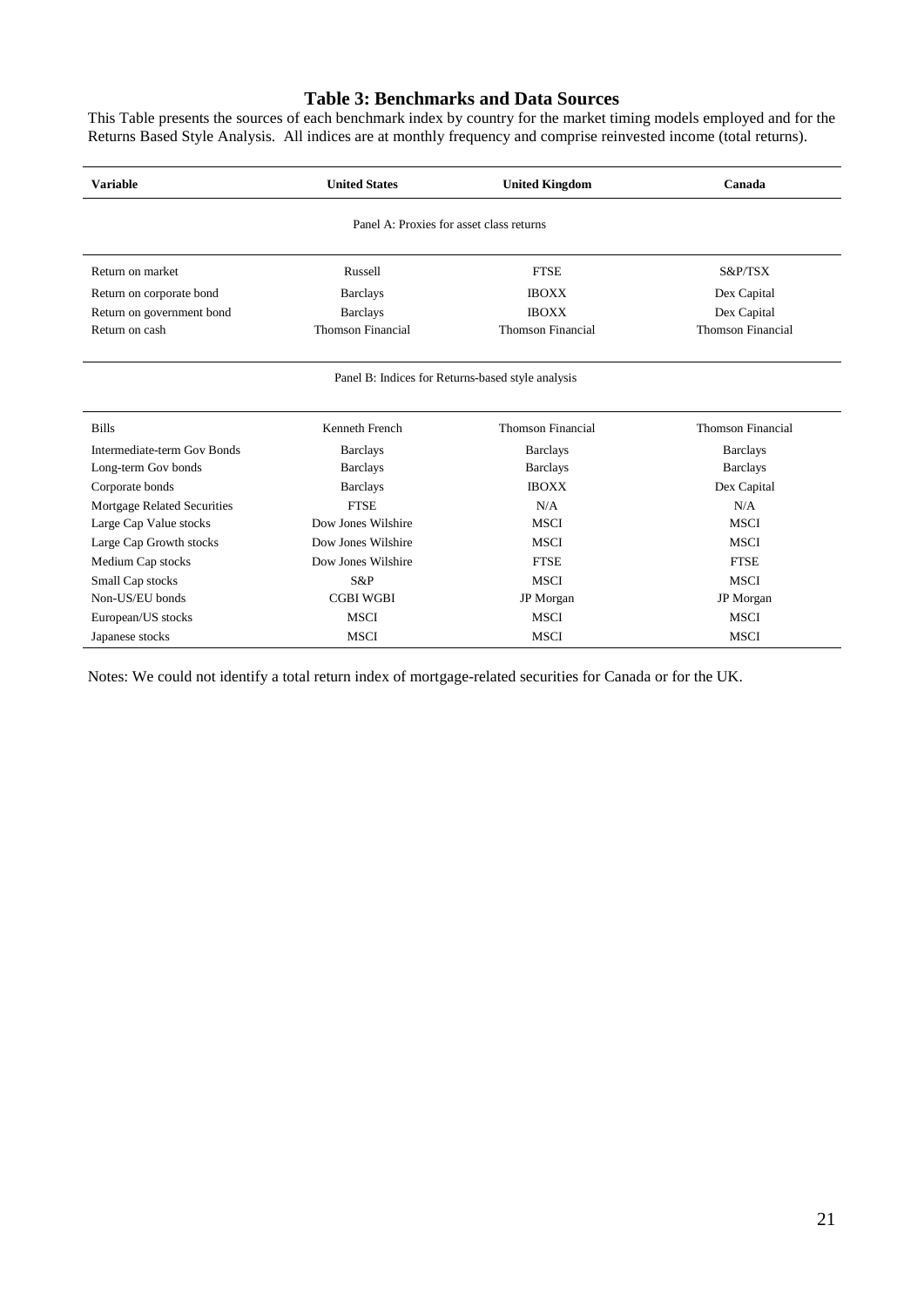#### **Table 4: Multi-Asset Class Timing Results: the Returns-Based Approach**

The results presented in this table are based upon the estimation of the following model:

$$
Rp_{t} = \alpha + \theta_{1}(Rbg_{t}) + \theta_{2}(Rbg_{t})^{2} + \theta_{3}(Rbc_{t}) + \theta_{4}(Rbc_{t})^{2} + \theta_{5}(Re_{t}) + \theta_{6}(Re_{t})^{2} + \varepsilon_{pt}
$$

The first two rows in each panel present the cross-sectional average values of the coefficients as indicated as well as their standard deviations. The remaining rows present respectively: the proportion of coefficients that are positive, the proportion that are positive and statistically significant, the proportion of the coefficients that are negative, and finally the proportion that are negative and statistically significant. Tests are carried out at 5% statistical significance.

|              | α      | $\theta_{1}$ | $\theta$ , | $\theta_3$   | $\theta_{4}$ | $\theta_{5}$ | $\theta_{6}$ | $R^2$ |
|--------------|--------|--------------|------------|--------------|--------------|--------------|--------------|-------|
|              |        |              |            |              |              |              |              |       |
|              |        |              |            | Panel A: USA |              |              |              |       |
| Average      | $-0.1$ | $-0.1$       | 0.0        | 0.4          | 0.0          | 0.5          | 0.0          | 89.0  |
| Stdev        | 0.2    | 0.2          | 0.0        | 0.2          | 0.0          | 0.2          | 0.0          | 11.3  |
| $+ve$        | 25.8%  | 22.6%        | 35.8%      | 97.7%        | 63.0%        | 99.4%        | 41.3%        |       |
| +ve $\&$ sig | 2.3%   | 8.3%         | 4.3%       | 90.5%        | 17.5%        | 99.4%        | 1.7%         |       |
| $-ve$        | 74.2%  | 77.4%        | 64.2%      | 2.3%         | 37.0%        | 0.6%         | 58.7%        |       |
| -ve $&$ sig  | 17.5%  | 31.5%        | 6.3%       | $0.6\%$      | 3.4%         | $0.0\%$      | 1.4%         |       |

|              |        |       |         | Panel B: UK |       |         |         |      |
|--------------|--------|-------|---------|-------------|-------|---------|---------|------|
| Average      | $-0.2$ | 0.0   | 0.0     | 0.2         | 0.0   | 0.6     | 0.0     | 81.5 |
| Stdev        | 0.2    | 0.2   | 0.0     | 0.2         | 0.0   | 0.2     | 0.0     | 12.0 |
| $+ve$        | 9.0%   | 44.0% | 92.5%   | 80.6%       | 66.4% | 100.0%  | 12.7%   |      |
| +ve $\&$ sig | 1.5%   | 17.9% | 17.2%   | 38.8%       | 9.0%  | 100.0%  | $0.0\%$ |      |
| -ve          | 91.0%  | 56.0% | 7.5%    | 19.4%       | 33.6% | $0.0\%$ | 87.3%   |      |
| -ve $&$ sig  | 24.0%  | 10.3% | $0.0\%$ | 1.7%        | 0.9%  | $0.0\%$ | 16.3%   |      |

|              |        |       |       | Panel C: Canada |       |         |       |      |
|--------------|--------|-------|-------|-----------------|-------|---------|-------|------|
| Average      | $-0.2$ | 0.0   | 0.0   | 0.4             | 0.0   | 0.4     | 0.0   | 75.4 |
| St.dev.      | 0.2    | 0.2   | 0.0   | 0.2             | 0.1   | 0.2     | 0.0   | 12.5 |
| $+ve$        | 12.0%  | 63.5% | 49.8% | 95.7%           | 58.8% | 99.1%   | 41.6% |      |
| +ve $\&$ sig | 0.4%   | 8.2%  | 2.1%  | 69.5%           | 3.9%  | 98.7%   | 3.9%  |      |
| -ve          | 88.0%  | 36.5% | 50.2% | 4.3%            | 41.2% | $0.9\%$ | 58.4% |      |
| -ve $\&$ sig | 61.4%  | 5.2%  | 3.4%  | $0.0\%$         | 6.4%  | $0.0\%$ | 5.6%  |      |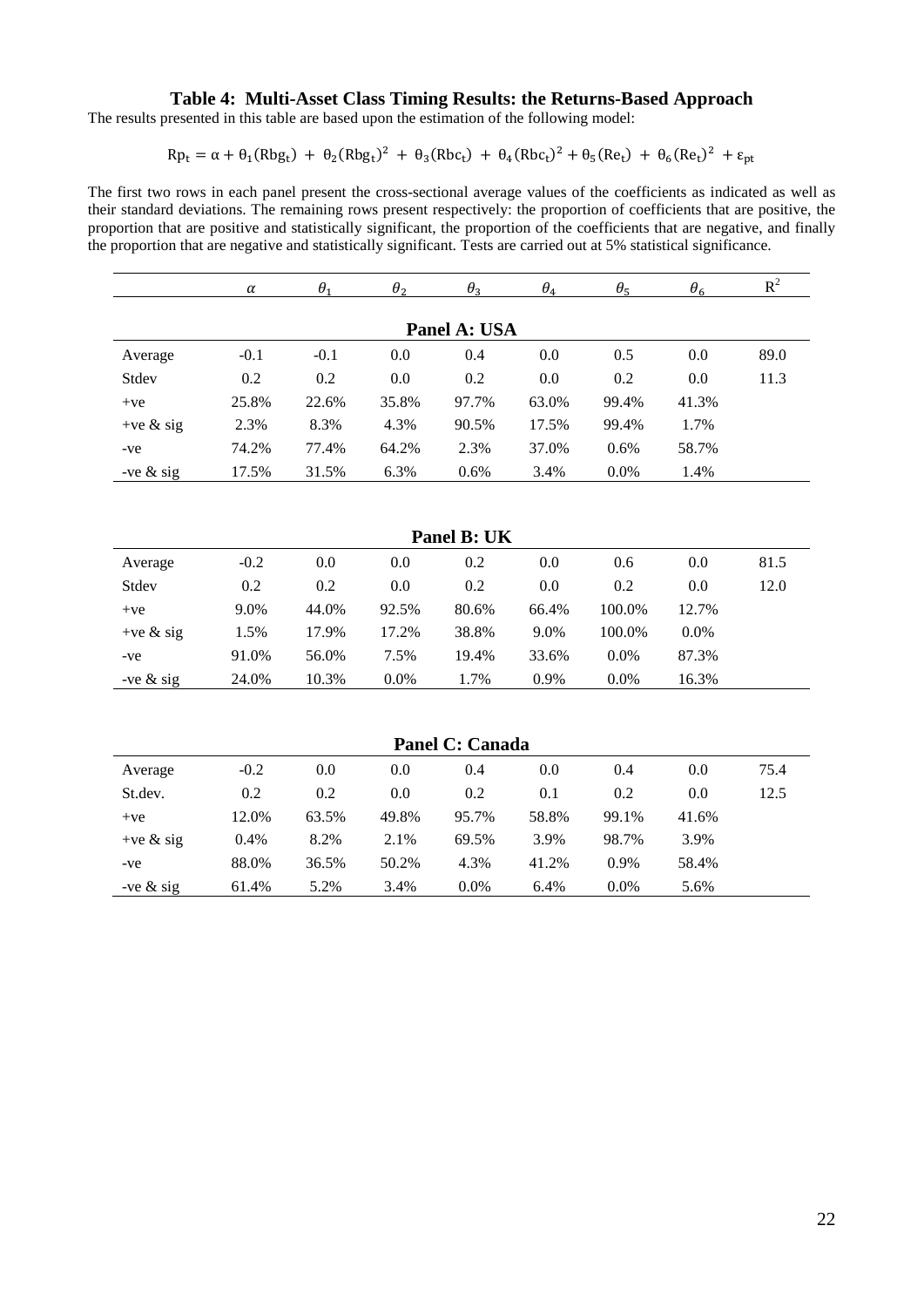#### **Table 5: Multi-Asset Class Timing Results: the Holdings-Based Approach**

The results presented in Panel A are based upon the estimation of Eq. [4] in the text:

$$
\% \Delta AC_{j\cdot t} = \alpha + \beta_j (R_{j,t+1}) + \epsilon_{j,t}.
$$

The first two rows of Panel A present the cross-sectional average coefficient values of  $\beta_j$  for each region and asset class as indicated as well as their standard deviations. The remaining rows present respectively: the proportion of the  $\beta_i$ s that are positive, the proportion that are positive and statistically significant, the proportion of the  $\beta_i$ s that are negative, and finally, the proportion that are negative and statistically significant.

The results presented in Panel B are based upon the estimation of Eq. [5] in the text:

$$
\% \Delta AC_{e_{2}t} = \alpha + \beta_{j1} \left(\frac{Re}{Rbg}\right)_{t+1} + \beta_{j2} \left(\frac{Re}{Rbc}\right)_{t+1} + \epsilon_{e,t}
$$

The first two rows of Panel B present the cross-sectional average values for the  $\beta_{i1}$  and  $\beta_{i2}$  coefficients for each region as indicated as well as their standard deviations. The remaining rows present respectively: the proportion of the  $\beta_{i1}$  and  $\beta_{i2}$ values that are positive, the proportion that are positive and statistically significant, the proportion of the  $\beta_{i1}$  and  $\beta_{i2}$ values that are negative and finally, the proportion that are negative and statistically significant. Tests are carried out at 5% statistical significance.

|              |            |               |        |            |           | Panel A: Based upon $\beta_i$ coefficients from expression (6) (Method 2 results)  |            |                |        |
|--------------|------------|---------------|--------|------------|-----------|------------------------------------------------------------------------------------|------------|----------------|--------|
|              |            | <b>Equity</b> |        |            | Govt bond |                                                                                    |            | Corporate bond |        |
|              | <b>USA</b> | UK            | Canada | <b>USA</b> | UK        | Canada                                                                             | <b>USA</b> | UK             | Canada |
| Average      | 2.4        | $-0.3$        | 3.3    | 10.6       | 2.9       | $-0.7$                                                                             | $-2.5$     | $-3.4$         | $-0.9$ |
| Stdev        | 7.6        | 10.3          | 5.9    | 38.9       | 17.9      | 23.5                                                                               | 25.0       | 22.8           | 31.2   |
| $+ve$        | 72.5%      | 47.4%         | 81.0%  | 68.8%      | 52.6%     | 63.9%                                                                              | 42.2%      | 36.8%          | 44.9%  |
| +ve $\&$ sig | 6.4%       | $0.0\%$       | 13.6%  | 19.3%      | 10.5%     | 5.4%                                                                               | 2.8%       | 5.3%           | 2.0%   |
| $-ve$        | 27.5%      | 52.6%         | 19.0%  | 31.2%      | 47.4%     | 36.1%                                                                              | 57.8%      | 63.2%          | 55.1%  |
| -ve $&$ sig  | 1.8%       | $0.0\%$       | 0.7%   | 7.3%       | $0.0\%$   | 6.1%                                                                               | 4.6%       | 5.3%           | 2.0%   |
|              |            |               |        |            |           | Panel B: Based upon $\beta_{ij}$ and $\beta_{ij}$ coefficients from expression (7) |            |                |        |

| Equity v govt bond $(\beta_{i1})$<br>Equity v corporate bond $(\beta_{i2})$<br><b>USA</b><br>UK<br><b>USA</b><br>UK<br>Canada<br>Canada<br>0.3<br>0.3<br>$-0.3$<br>0.0<br>$-0.2$<br>$-0.1$<br>Average<br>0.3<br>3.2<br>0.9<br>0.9<br>2.5<br>Stdev<br>0.9<br>66.7%<br>76.1%<br>57.9%<br>32.0%<br>27.5%<br>47.4%<br>$+ve$<br>$0.0\%$<br>4.8%<br>1.8%<br>0.9%<br>5.3%<br>2.7%<br>+ve $\&$ sig<br>33.3%<br>23.9%<br>42.1%<br>68.0%<br>72.5%<br>52.6%<br>-ve<br>5.3%<br>0.7%<br>0.9%<br>$0.0\%$<br>-ve $&$ sig<br>4.6%<br>3.4% |  |  |  | $1 - 11$ | $\sim$ $\sim$ $\sim$ |  |
|---------------------------------------------------------------------------------------------------------------------------------------------------------------------------------------------------------------------------------------------------------------------------------------------------------------------------------------------------------------------------------------------------------------------------------------------------------------------------------------------------------------------------|--|--|--|----------|----------------------|--|
|                                                                                                                                                                                                                                                                                                                                                                                                                                                                                                                           |  |  |  |          |                      |  |
|                                                                                                                                                                                                                                                                                                                                                                                                                                                                                                                           |  |  |  |          |                      |  |
|                                                                                                                                                                                                                                                                                                                                                                                                                                                                                                                           |  |  |  |          |                      |  |
|                                                                                                                                                                                                                                                                                                                                                                                                                                                                                                                           |  |  |  |          |                      |  |
|                                                                                                                                                                                                                                                                                                                                                                                                                                                                                                                           |  |  |  |          |                      |  |
|                                                                                                                                                                                                                                                                                                                                                                                                                                                                                                                           |  |  |  |          |                      |  |
|                                                                                                                                                                                                                                                                                                                                                                                                                                                                                                                           |  |  |  |          |                      |  |
|                                                                                                                                                                                                                                                                                                                                                                                                                                                                                                                           |  |  |  |          |                      |  |